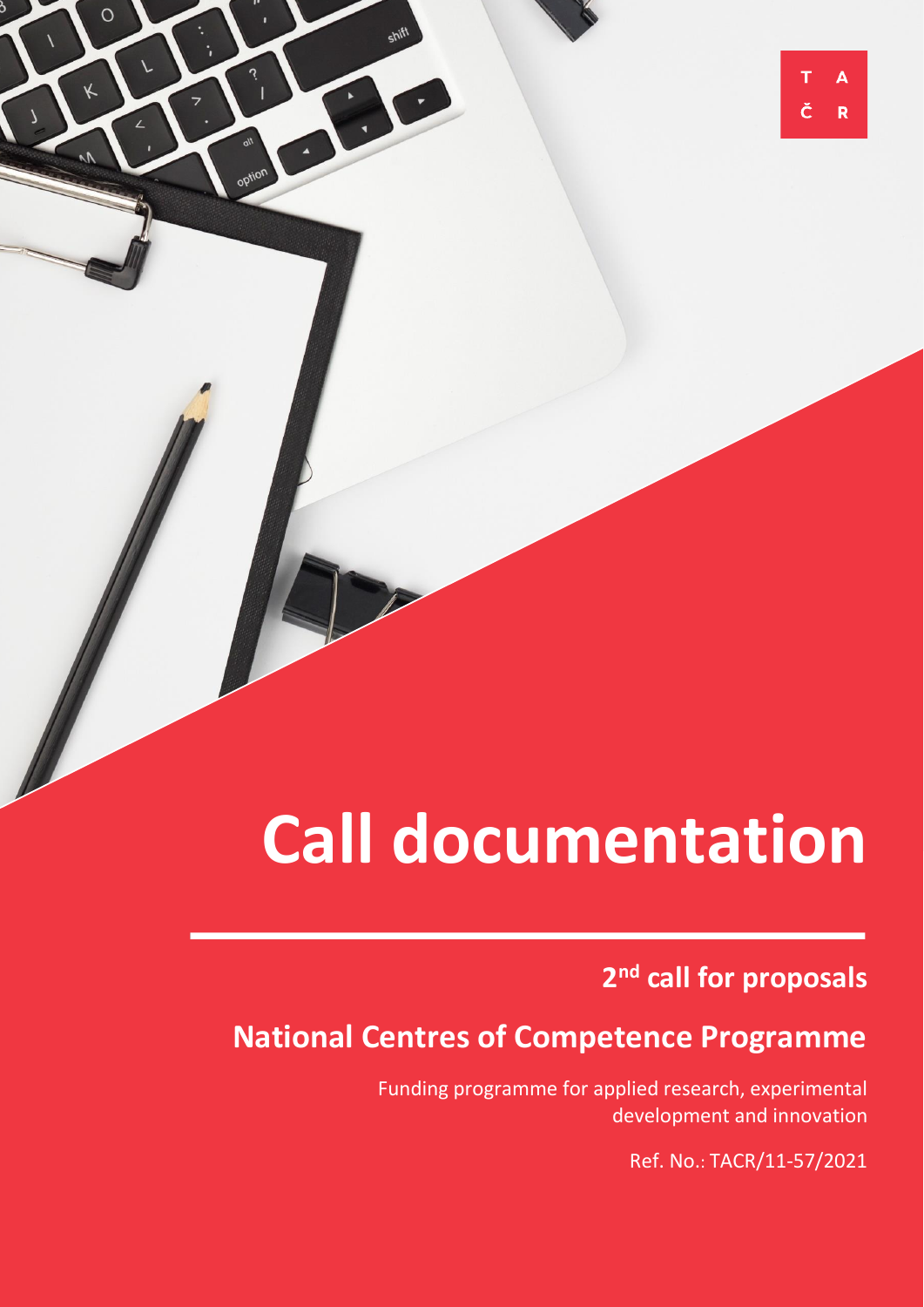# **The focus and conditions of the 2nd call under the National Centres of Competence Programme**

### **What is the focus of the call?**

The call is aimed at supporting and strengthening long-term cooperation between the research and the application spheres, and at strengthening the institutional base of applied research.

#### **The objective of the call and the programme itself is:**

- to increase the efficiency and quality of applied research and technology transfer in key fields with growth prospects;
- to increase the competitiveness of enterprises;
- to strengthen the excellence and application relevance of research organisations.

The funded project proposals will serve as a tool to achieve that objective. The aim of those projects is to build sufficiently stable and long-term base of applied research (in the form of established national centres of competence) through concentration of research capacities and the establishment of a strong orientation towards practical application of their research results.

#### **The sub-objectives of the call and the programme include:**

- linking of existing research centres;
- focusing on promising sectors of Czech economy according to the National RIS3 strategy;
- ensuring interdisciplinarity and promoting long-term cooperation;
- support for innovation through technology transfer, emphasis on the applicability of results in practice;
- increasing the number of innovation leaders.

### **Who can apply for funding?**

To determine the maximum funding rate**, each applicant** (main applicant, other project partners) must classify itself as one of the following **types of applicants**:

#### **Research organisation**

- **must** always be **the main applicant**;
- may be in the role of other project partner.

#### **Enterprise**

- there must be **at least five** small or medium-sized enterprises;
- must be in the role of other project partner.

**Technologická** agentura České republiky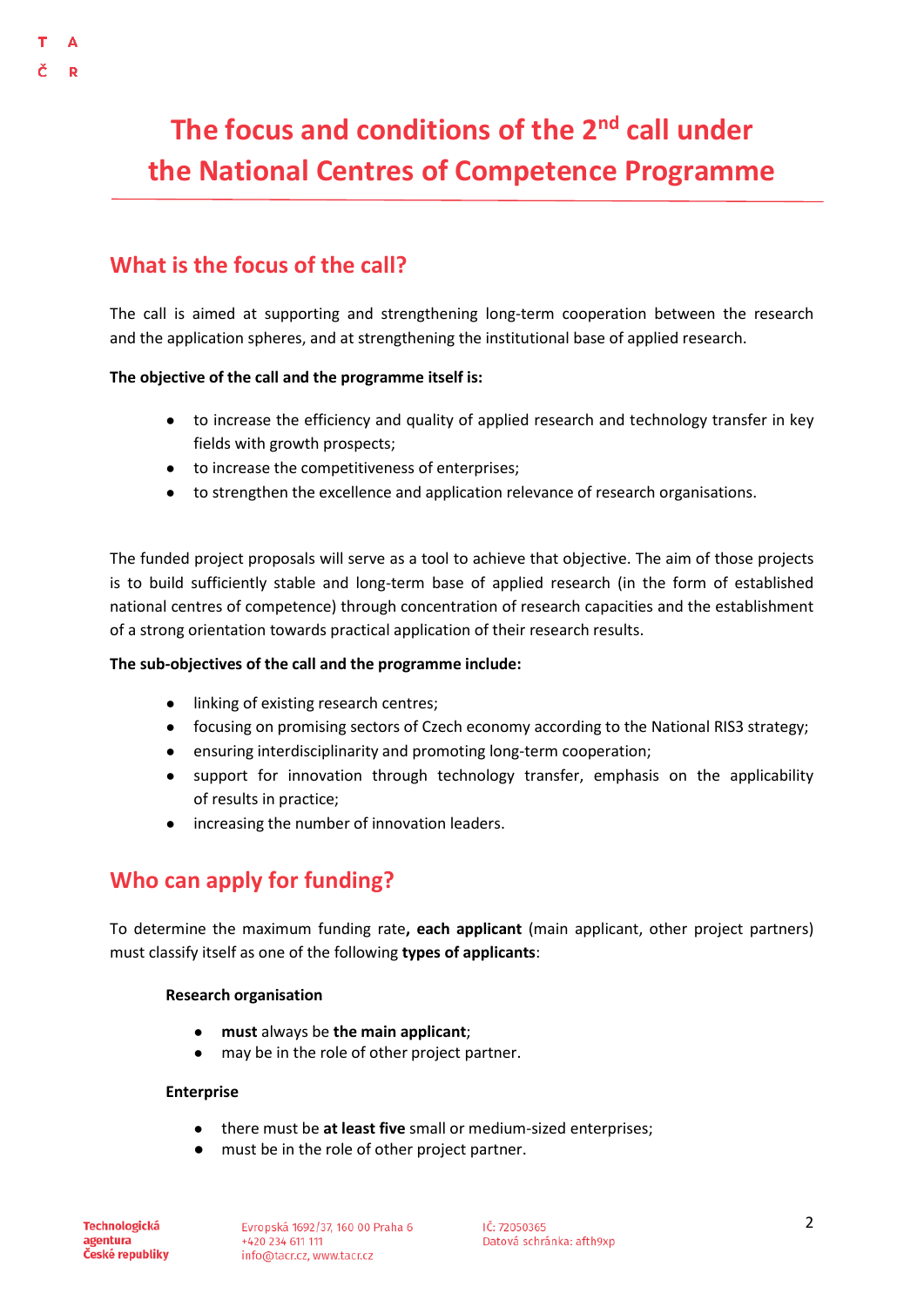### **Important dates**

**Call is open for submissions:** from 16. 12. 2021 until 6. 4. 2022

**Announcement of results:** 30. 11. 2022

**Start of project implementation:** January 2023

**Project duration:** 48–72 months

### **Maximum amount of funding and funding rate**

**Maximum amount of funding per project:** unlimited

**Maximum funding rate per project:** 80 %

**Questions** about the call can be submitted via the **Helpdesk**. You can use regional consultants at [contact points](https://www.tacr.cz/o-nas/regionalni-kontaktni-mista/) for a personal or telephone consultation.

**Technologická** agentura České republiky

Evropská 1692/37, 160 00 Praha 6 +420 234 611 111 info@tacr.cz, www.tacr.cz

IČ: 72050365 Datová schránka: afth9xp 3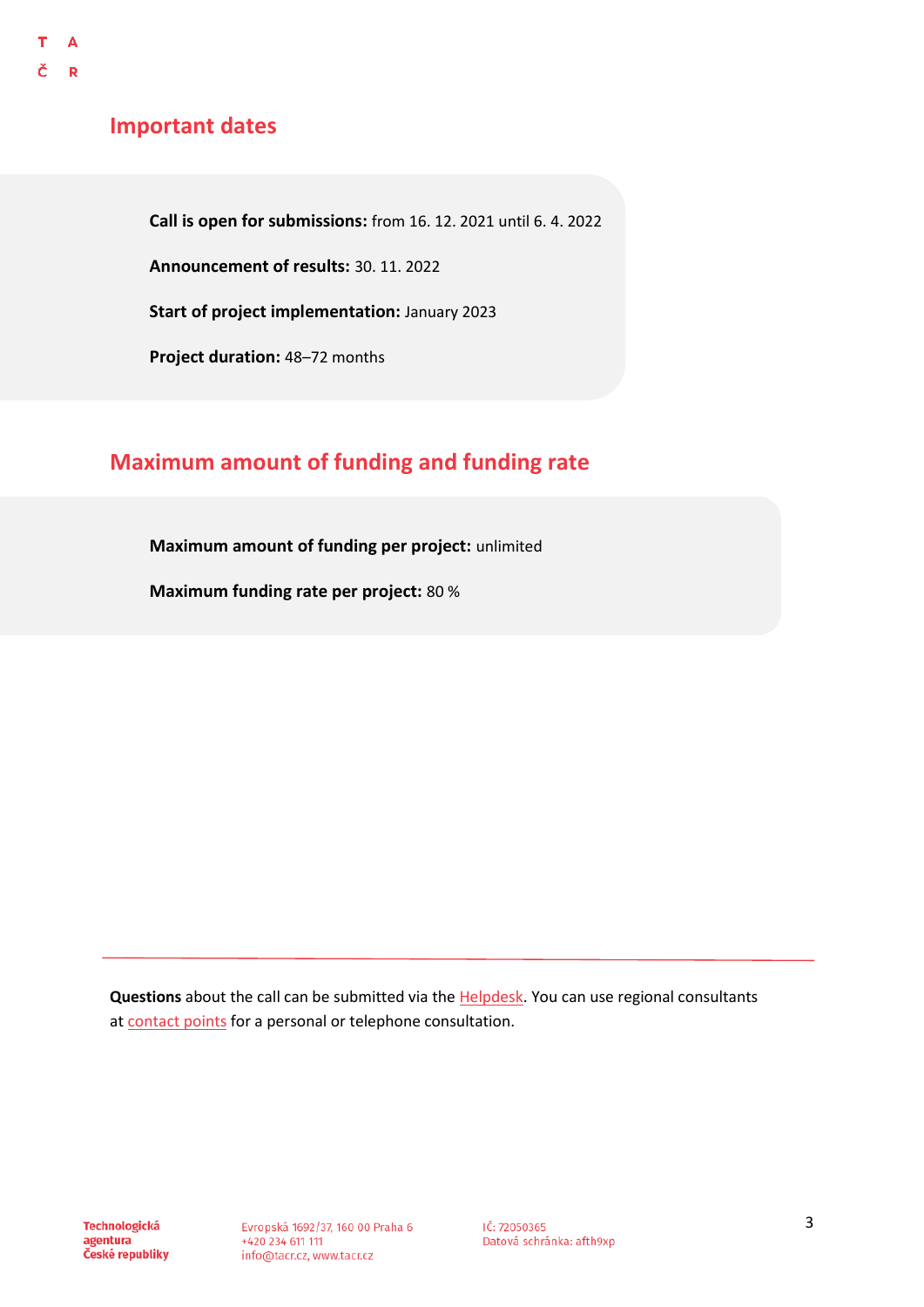# **Table of contents**

 $\mathbf T$  $\overline{\mathbf{A}}$ 

Č  $\bar{\mathbf{R}}$ 

| 1.  |     |  |  |  |  |
|-----|-----|--|--|--|--|
| 2.  |     |  |  |  |  |
| З.  |     |  |  |  |  |
|     | 3.1 |  |  |  |  |
|     | 3.2 |  |  |  |  |
|     | 3.3 |  |  |  |  |
|     | 3.4 |  |  |  |  |
|     | 3.5 |  |  |  |  |
|     | 3.6 |  |  |  |  |
|     | 3.7 |  |  |  |  |
|     | 3.8 |  |  |  |  |
| 4.  |     |  |  |  |  |
|     | 4.1 |  |  |  |  |
|     |     |  |  |  |  |
| 5.  |     |  |  |  |  |
|     | 5.1 |  |  |  |  |
|     | 5.2 |  |  |  |  |
|     | 5.3 |  |  |  |  |
|     | 5.4 |  |  |  |  |
| 6.  |     |  |  |  |  |
| 6.1 |     |  |  |  |  |
|     | 6.2 |  |  |  |  |
|     | 6.3 |  |  |  |  |
|     | 6.4 |  |  |  |  |
| 7.  |     |  |  |  |  |
|     | 7.1 |  |  |  |  |
|     | 7.2 |  |  |  |  |
| 8.  |     |  |  |  |  |
| 8.1 |     |  |  |  |  |
| 8.2 |     |  |  |  |  |
| 8.3 |     |  |  |  |  |
| 8.4 |     |  |  |  |  |
| 8.5 |     |  |  |  |  |
| 8.6 |     |  |  |  |  |
|     | 8.7 |  |  |  |  |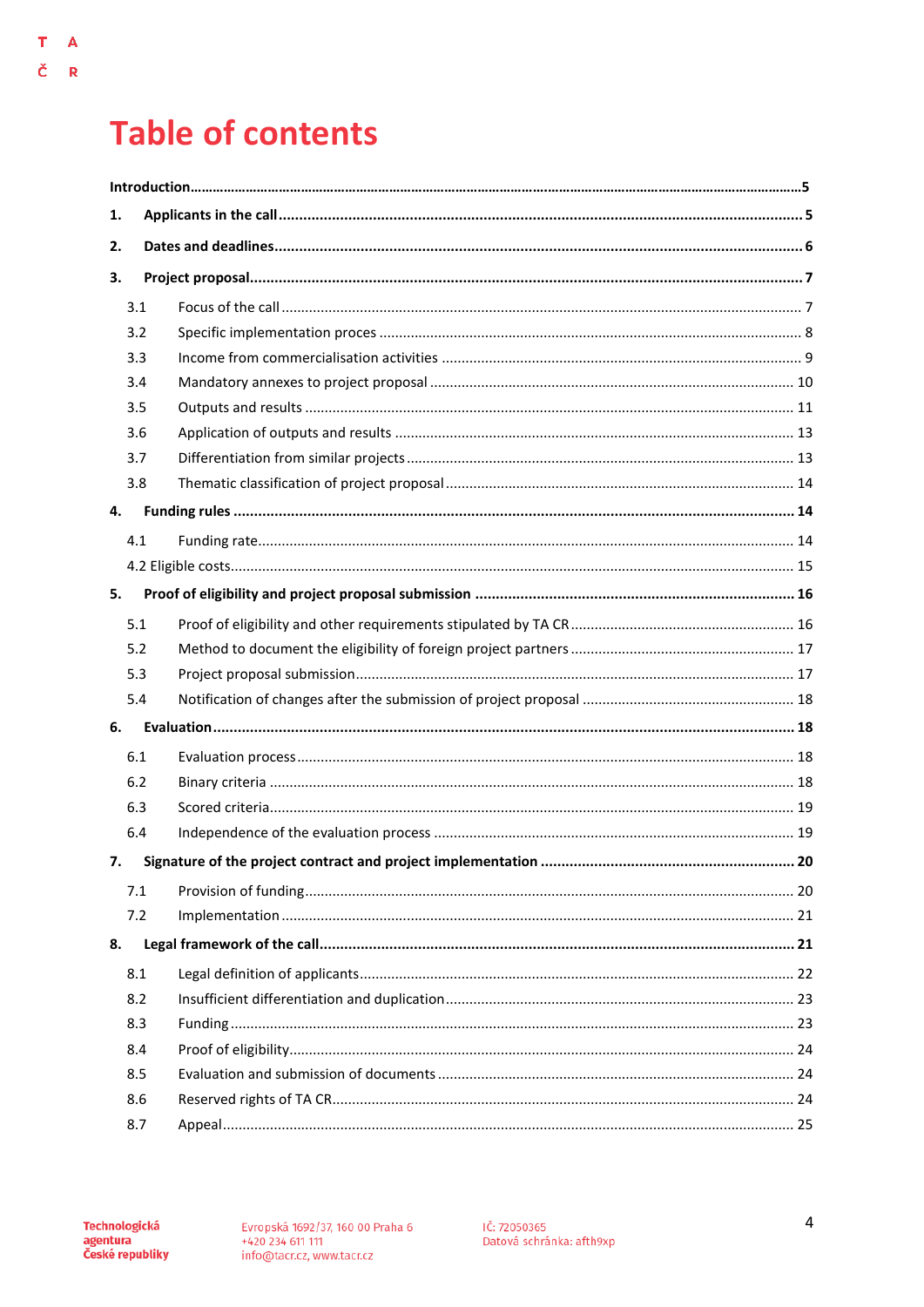# **Introduction**

D

ş

For this call, the call documentation is published in Czech and English. In case of divergence between the language versions, the Czech version shall prevail.

Before submitting a project proposal, the Technology Agency of the Czech Republic (hereinafter TA CR) recommends that applicants become familiar with the following important references and terms that are directly related to the call:

- [General terms and conditions of TA CR](https://www.tacr.cz/wp-content/uploads/documents/2021/12/12/1639268365_V%C5%A1eobecn%C3%A9%20podm%C3%ADnky%20v7.pdf) (version 7), which lay down all the rights and obligations of beneficiaries, including the definition of important terms. Furthermore, individual cost categories are described in more detail here;
- [Frascati manual,](https://www.tacr.cz/dokums_raw/novinky/170404_FRASCATI%20pdf_final_ke%20koment%C3%A1%C5%99%C5%AFm.pdf) which describes the specifics of research and development projects, defines important terms and should also serve as a guide for classifying research activities into the right categories (industrial research and experimental development);
- [ISTA](https://ista.tacr.cz/) information system (hereinafter  $\sqrt{S T A''}$ ) which is used to submit project proposals and the scope of the data is set out here pursuant to  $\S$  17 (6) of the Act on the Support of Research and Development.

The icon in front of the text serves as a hyperlink to the legal framework (Chapter 8). Clicking on this icon will take you to the relevant part of the legal framework.

# <span id="page-4-0"></span>**1. Applicants in the call**

#### **The main applicant:**

- may be only an research organisation that has its registered office, establishment or branch in the Czech Republic;
- must carry out the project with at least five other project partners;
- can submit an unlimited number of project proposals (for a project proposal to be funded, the conditions must be met as set out in Chapter 3.7 Differentiation from own similar projects).

#### **Other project partner:**

- may be an entity established in a Member State of the European Union (including the Czech Republic), in another state constituting the European Economic Area or in the Swiss Confederation;
- there must be at least five small or medium-sized enterprises.

To determine the maximum funding rate, **each applicant** (main applicant, other project partners) must classify itself as one of the following **types of applicants:**

- **research organisation;**
- enterprise.

**Technologická** agentura České republiky

§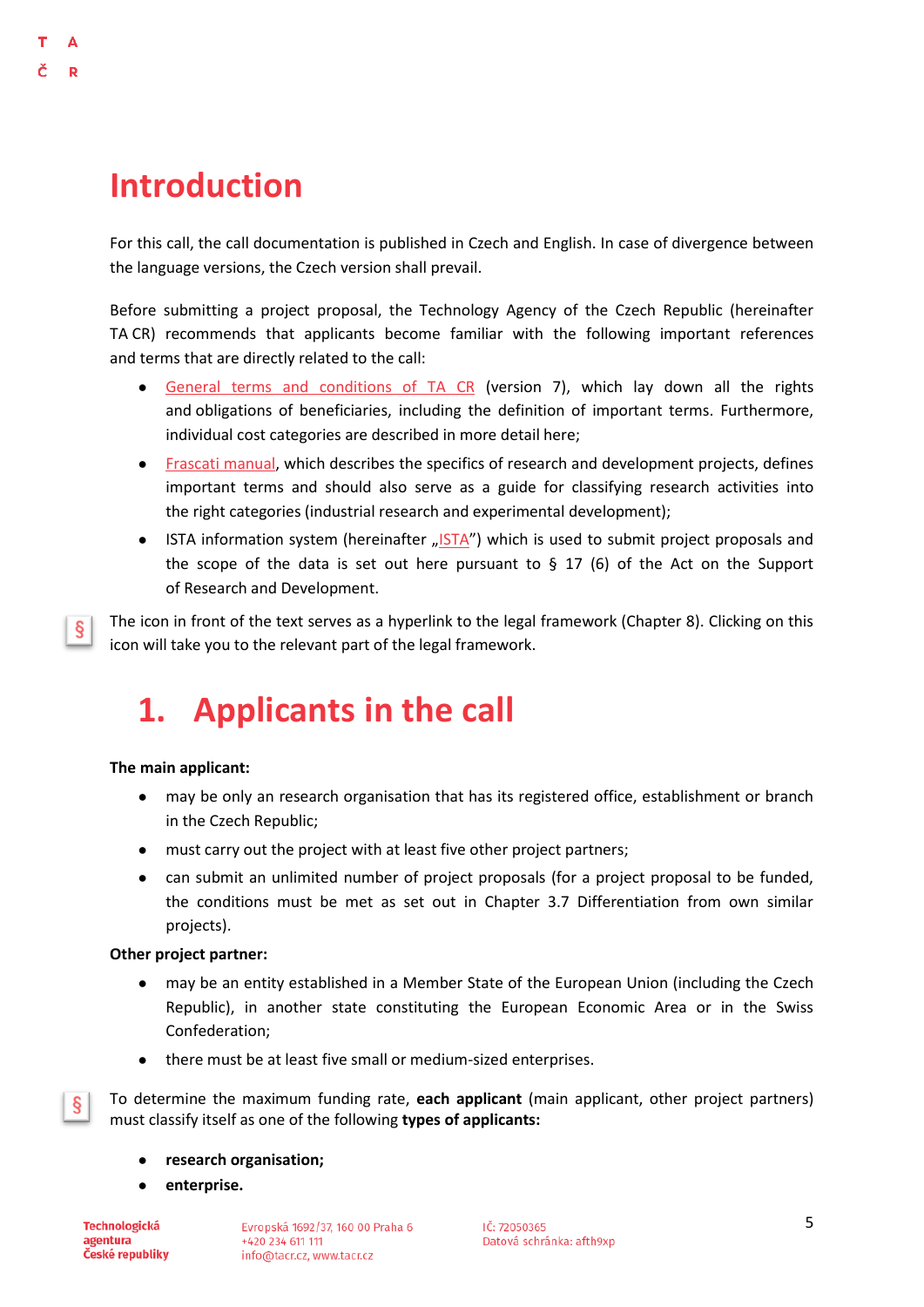# <span id="page-5-0"></span>**2. Dates and deadlines**

**Dates and deadlines related to the project proposal submission and to the proof of eligibility**

| <b>Call opening</b><br>(from this time onwards, project proposals can be filled in<br>and submitted in ISTA)                                                  | 16, 12, 2021 at 9:00 a.m. |  |
|---------------------------------------------------------------------------------------------------------------------------------------------------------------|---------------------------|--|
| Call deadline<br>(deadline for the submission of project proposals through<br>ISTA)                                                                           | 6.4.2022 at 16:29:59 p.m. |  |
| Deadline for sending a confirmation of submission of an<br>electronic project proposal from the data box of the main<br>applicant to the TA CR data box       | 6.4.2022 at 23:59:59 p.m. |  |
| Deadline for the receipt of proof of eligibility documents<br>(except for documents which constitute a part of the<br>project proposal) in the TA CR data box |                           |  |

TA CR shall **publish the results of the call at the latest on 30. 11. 2021** at the website [www.tacr.cz.](http://www.tacr.cz/) Subsequently, TA CR shall send the **Decision on the results of the call for proposals** to the main applicant through the data box.

#### **Dates and deadlines related to project implementation**

| <b>Start of the project</b>     | January 2023  |
|---------------------------------|---------------|
| <b>Project duration</b>         | 48–72 months  |
| Deadline for project completion | December 2028 |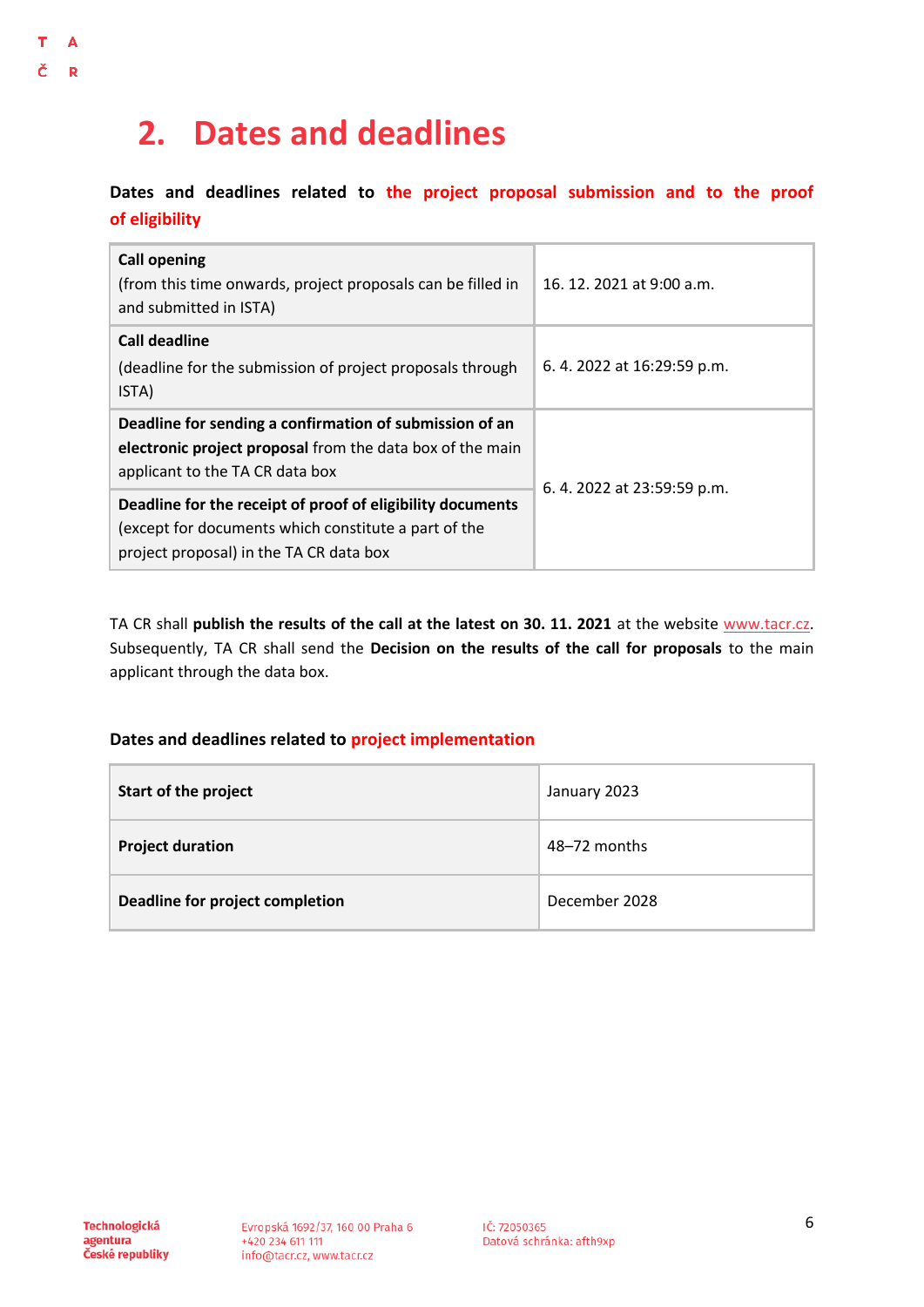# <span id="page-6-0"></span>**3. Project proposal**

**The project proposal** is an application for funding, which applicants submit through ISTA. Applicants must include in the project proposal all the information that is necessary for its evaluation (directly in the boxes provided in ISTA or in the annexes to the project proposal). If TA CR decides to support the project proposal and a project contract is signed<sup>1</sup>, the project proposal becomes a project.

The project proposal shall be submitted in **English**. All information provided in the project proposal must correspond to the facts as of the date of the project proposal submission.

### <span id="page-6-1"></span>3.1 Focus of the call

 $\Lambda$  $\mathbf{D}$ 

> The call is aimed at supporting and strengthening cooperation between the research, academic and private sectors and creating suitable conditions for the commercialisation of research outputs/results and their use for the needs of society.

> Each project proposal must classify itself under one main and one secondary research topic from the list below:

- Biomedicine;
- Biotechnology, Professional Chemistry and Bioeconomics;
- The Czech Republic in the 21st Century (Climate Change and Globalization);
- Transport and Smart City;
- ICT in the digital age (Al, virtual reality, big data);
- Aviation and Space Technology;
- Modern Energy;
- Optics and Optoelectronics;
- Advanced Materials and Nanotechnology;
- Robotics, Informatics and Cybernetics for Society 4.0;
- Social Impacts of Technological Changes;
- Mechanical Engineering for 21 Century.

In addition, there will be the possibility to optionally subscribe to the European Commission's priority areas, which are:

- Green Deal;
- Digitisation.

The project proposals funded under this call should also contribute to the vision of building a sufficiently stable and long-lasting applied research base by concentrating research capacities and setting a strong focus on the practical application of their research results.

 $\overline{a}$ 

<sup>1</sup>Where the call documentation refers to a **project contract**, this includes also a **decision on the provision of funding** which the TA CR issues only if the applicant is an organizational unit of the state or an organizational unit of a Ministry engaged in research and development.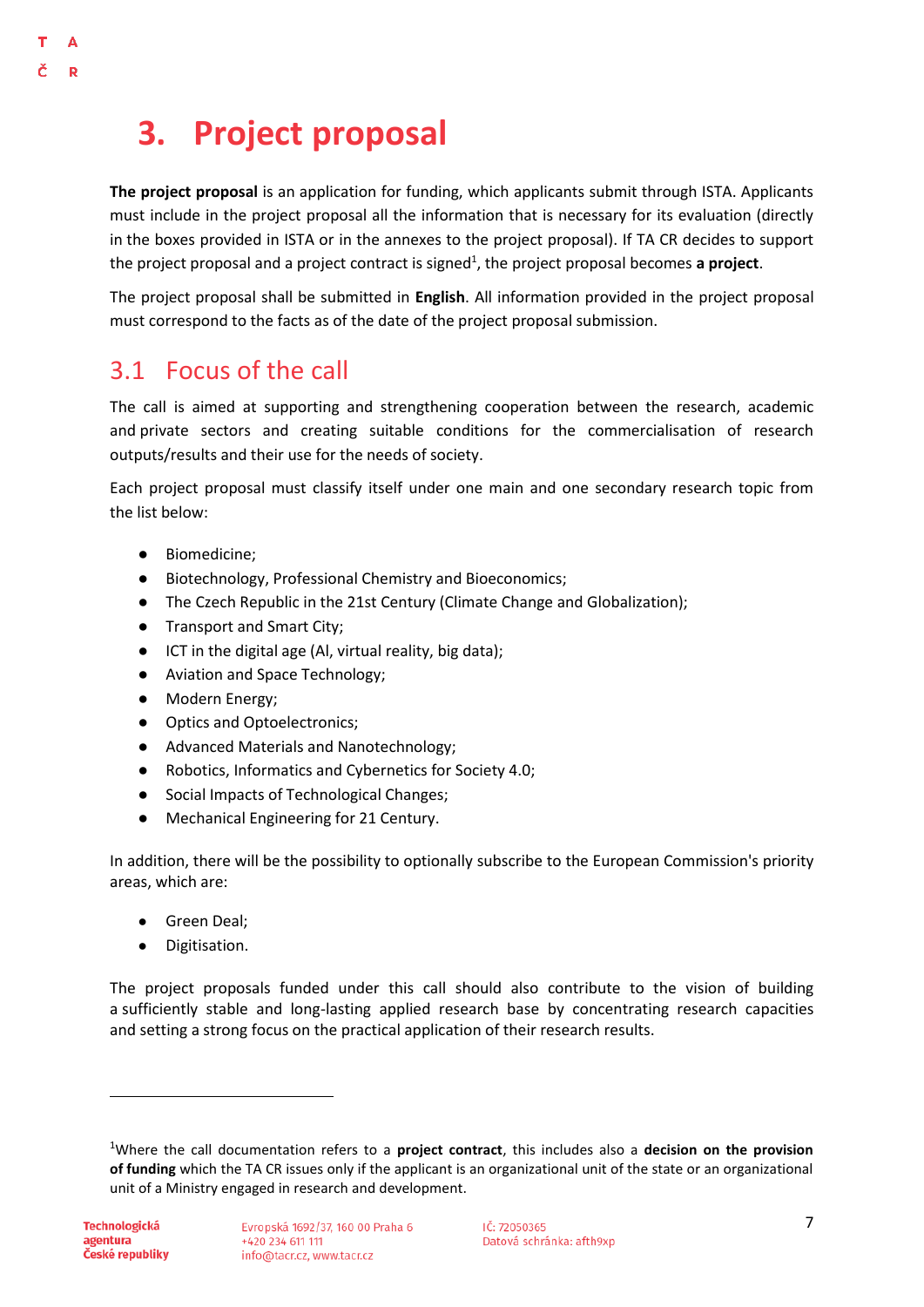In order to fulfil the above vision, it is expected that National Centres of Competence will be established, which can be built on the basis of existing cooperation from other centres, such as Centres of Competence (TA CR), Centres of Excellence (GACR), R&D&I Centres and other already established infrastructures, or by establishing new relationships leading to meaningful, effective, and long-term cooperation.

Each applicant's NCC Centre will be a group of facility teams. The research group will jointly contribute to the implementation of the research activities to meet the objectives of the NCC Centre and will be subordinate to the NCC Centre's joint management. The research group participate in the NCC Centre via their staff team, infrastructure, existing know-how and their own resources, as well as ongoing and future projects. Each research group must be a financially independent unit with separate accounting within the institution. These research groups should work intensively with the application sector and should generate knowledge with a high potential for direct application in practice; they should also acquire a significant portion of their income from contractual research as well as from other resources.

### <span id="page-7-0"></span>3.2 Specific implementation proces

Project implementation is carried out by implementing individual **sub-projects**.

In this call, the responsibility and control over the selection of sub-projects are transferred closer to the beneficiaries. A detailed elaboration of the sub-projects is not part of the project proposal. The sub-project will be submitted to the TA CR during the Project implementation by means of a defined form "[Sub-project proposal](https://www.tacr.cz/wp-content/uploads/documents/2021/12/15/1639557149_N%C3%A1vrh%20d%C3%ADl%C4%8D%C3%ADho%20projektu.xlsx)".

Sub-project proposal will contain, in particular, the declaration of specific outputs/outcomes under Chapter 3.5 this call, including the planned activities and milestones resulting in achieving the outputs/outcomes, mandatory annexes to the planned outcome under Chapter 3.5 this call, and including the planned budget under Chapter 4.2 this call, that will be planned for the individual beneficiaries involved and the sub-project as a whole.

The Beneficiary or Beneficiaries define the sub-project and submit it to the Centre Council for approval. As part of the sub-project assessment, the Centre Council will prepare an evaluation which will be part of the information submitted to the Provider on the sub-project (minutes from the meeting of the Centre's Council, including completed form "[Approval of a new sub-project by the](https://www.tacr.cz/wp-content/uploads/documents/2021/12/15/1639557190_Souhlas%20Rady%20centra%20s%20nov%C3%BDm%20d%C3%ADl%C4%8D%C3%ADm%20projektem_se%20zm%C4%9Bnou%20projektu.docx)  [Centre's Council"](https://www.tacr.cz/wp-content/uploads/documents/2021/12/15/1639557190_Souhlas%20Rady%20centra%20s%20nov%C3%BDm%20d%C3%ADl%C4%8D%C3%ADm%20projektem_se%20zm%C4%9Bnou%20projektu.docx)). The sub-project will be submitted to the provider without undue delay after approval by the Centre's Council will be submitted to the Provider via ISTA in accordance with the SME-07 Project Change Management Directive. The Provider is entitled to submit comments to the sub-project within 30 business days of its delivery. These comments are binding for the beneficiary and the beneficiary shall either integrate them into the sub-project and resubmit it to the Provider or not implement the sub-project at all.

The sub-project must be implemented by a minimum of 2 or more beneficiaries. The costs of the subproject are eligible and can be financed from the provided funding from the date of approval of the sub-project by the Centre's Council. Failure to comply with this obligation results in a reduction of the amount of the budget discipline, i.e. the amount of all aid, provided for the sub-project.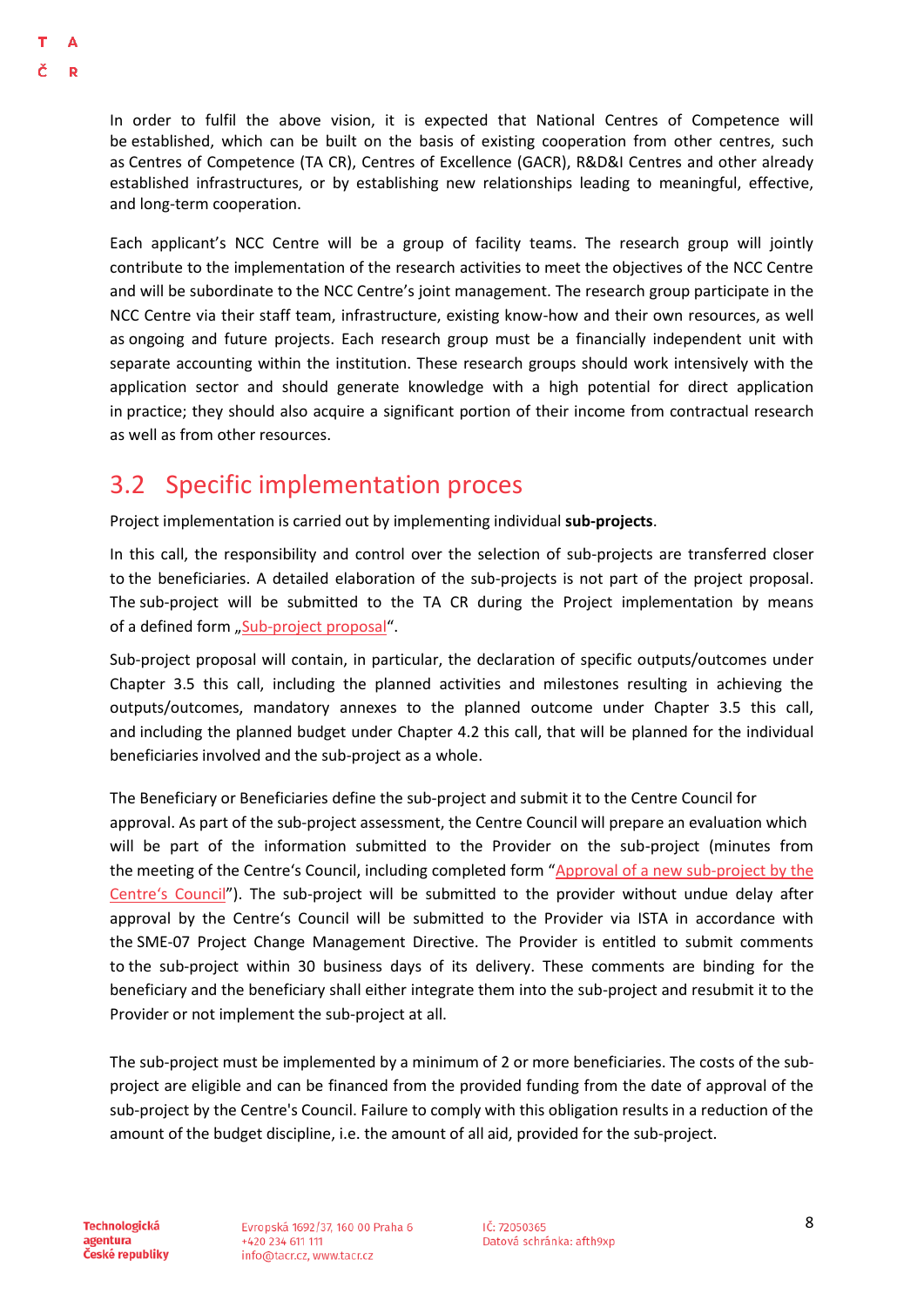The project on a sub-project level may not be a duplicate of another project or research intention that is already implemented. The provider will check at the level of sub-projects whether there is no duplication among projects.

After conclusion of project contract, beneficiaries **are obliged** to submit a **strategic sub-project** (stand-alone or as a part of a management sub-project), through which the strategic agenda should be fulfilled as defined in the project proposal or in [Annex No. 5 to the call documentation "Strategic](https://www.tacr.cz/wp-content/uploads/documents/2021/12/15/1639557868_Annex%20No.%205%20-%20Strategic%20outlook%20and%20prospects%20in%20the%20field.docx)  [outlook and prospects in the field".](https://www.tacr.cz/wp-content/uploads/documents/2021/12/15/1639557868_Annex%20No.%205%20-%20Strategic%20outlook%20and%20prospects%20in%20the%20field.docx)

The strategic sub-project will have a mandatory result of type "O - other results", which will summarise information on the outputs and results of the research, including a description of prospects in the field(s) under investigation. It should also describe the interrelationship (link) between the individual sub-projects and their planned/achieved outputs and results, and the importance of the sub-projects in relation to the overall state-of-the-art, and the current and expected development of the field(s) under investigation.

The result will have to be achieved at the end of third year and at the very end of the sub-project, while the duration of the strategic sub-project must be equal to the duration of the whole project.

### Centre Council

The Centre Council as the principal decision-making body meeting the conditions of the National Centres of Competence Programme is established prior to the submission of the project proposal to the call. The Centre Council governs the NCC Centre and is composed of e.g. representatives of public administration, research and the application or financial spheres with an adequate portion of members being from foreign facilities. Apart from their institutions, half of the Centre Council members must be involved in the NCC Centre. The Centre Council determines the conceptual and strategic direction of the NCC Centre and makes fundamental decisions about its operation; it especially oversees the implementation of the strategic research agenda and cooperation with the application sphere. The definition of the Centre Council role is included in the Agreement on the Establishment of the National Centre of Competence, a mandatory annex to the Project proposal under of Chapter 3.4 of this call.

Information about the activity of the Centre's Council will annually constitute a part of the interim/final project report (or of Technical project report) and the provided information will include among others the number of meetings of the Centre's Council, their attendance, the matters discussed and other activities of the Centre's Council.

### <span id="page-8-0"></span>3.3 Income from commercialisation activities

For the second call under the National Centres of Competence Programme, it is expected that the support will be granted only to the Project Beneficiaries:

● which declare in the Project proposal and for the duration of the Project implementation that they will ensure income from commercialisation activities in the amount of at least 19 % of the requested financial support.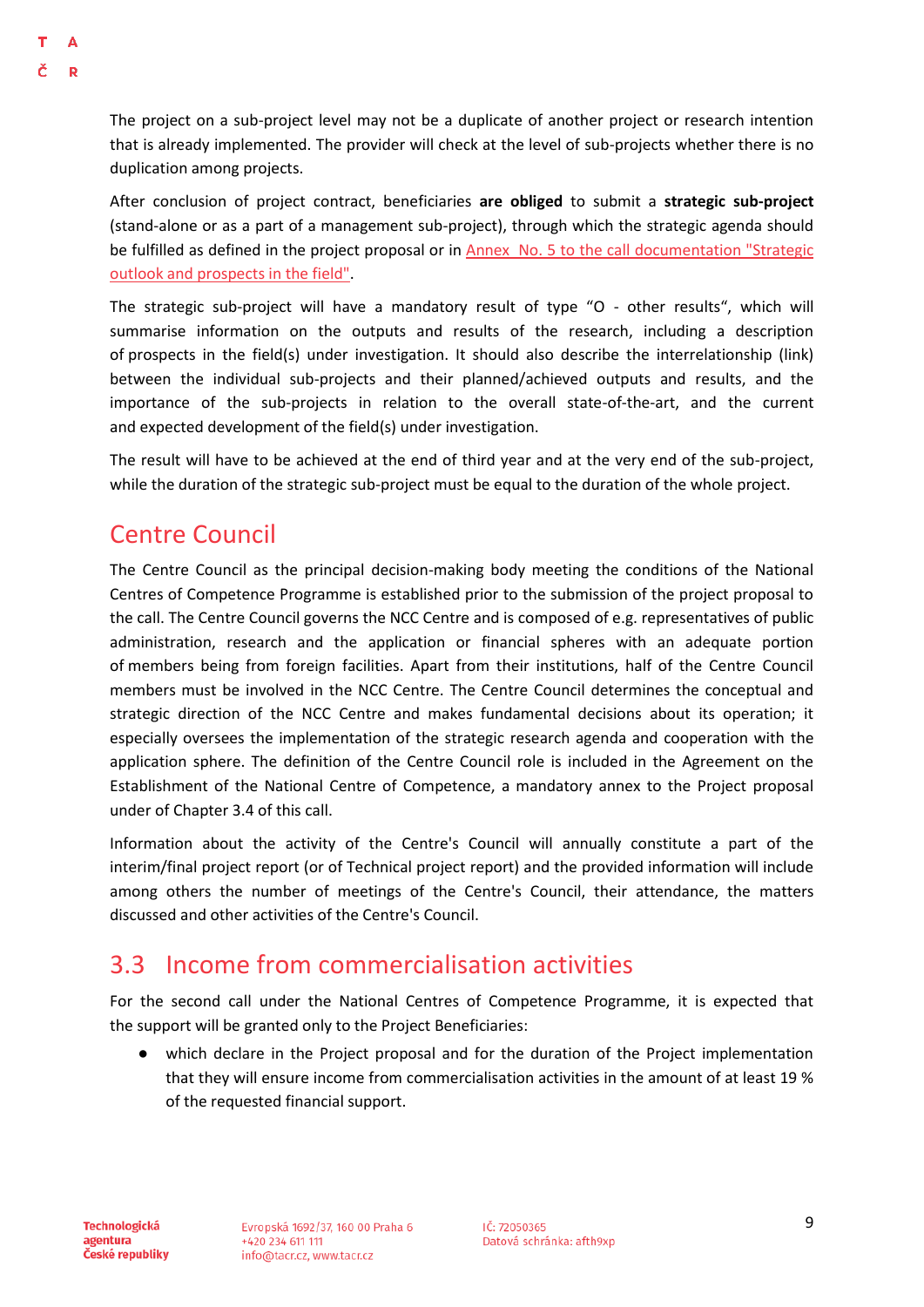For the purpose of the call, the following are considered to be the income:

- income from contractual research:
- income from licences;

 $\Lambda$ D

- costs of a research organisation paid by the enterprise as part of the collaborative research project implementation, i.e. in the form of effective cooperation to which no targeted Public Aid was granted. In this respect, it is recommended to become familiar with th[e Opinion on](https://www.tacr.cz/dokums_raw/stanoviska/Stanovisko_k_aspektum_vyzkumne_spoluprace.pdf)  [aspects of research cooperation;](https://www.tacr.cz/dokums_raw/stanoviska/Stanovisko_k_aspektum_vyzkumne_spoluprace.pdf)
- other (the beneficiary specifies this type of income himself).

The aforementioned income, as well as other income from commercialisation activities, must cover the performance implemented or incurred within the research or development activities; therefore, it cannot be e.g. income from non-research activities, rent, etc.

This income amounting to at least 19 % of the requested amount of support **will be recognised and reported only by the research groups of the research organisations involved in the NCC Project.** 

Within the project proposal, applicants shall indicate the income from commercialisation activities of individual research groups in the prescribed structure in Annex No. 4 - [Annex for the applicant's](https://www.tacr.cz/wp-content/uploads/documents/2021/12/15/1639557789_Annex%20No.%204%20-%20Annex%20for%20applicant)  [research groups.](https://www.tacr.cz/wp-content/uploads/documents/2021/12/15/1639557789_Annex%20No.%204%20-%20Annex%20for%20applicant) The total income from commercialisation activities shall be given in [Annex No. 3](https://www.tacr.cz/wp-content/uploads/documents/2021/12/15/1639557733_Annex%20No.%203%20-%20Income%20from%20commercialisation.xlsx) – [Income from commercialisation.](https://www.tacr.cz/wp-content/uploads/documents/2021/12/15/1639557733_Annex%20No.%203%20-%20Income%20from%20commercialisation.xlsx) The amounts given in this Annex should be the sum of the amounts given in the individual Annexes for the research groups. The information from these annexes will provide the basis for the evaluation of compliance with the requirement of a minimum amount of income from commercialisation activities within the evaluation process. Its actual achievement will then be checked during project implementation.

A minimum share of income from commercialisation activities in relation to the requested amount of funding will have to be reported for every 2 years of the project together, e. g. 1st-2nd year of the project, 3rd-4th year of the project, etc. Income from commercialisation activities cannot be counted for linked enterprises.

Income from commercialisation activities will include income for which the accounting document has a taxable transaction date before 31 December of the second year under review.

For the reporting of income from commercialisation activities, a defined form is used (Statement of [income from commercialisation activities of a project under the NCC Programme\)](https://www.tacr.cz/wp-content/uploads/documents/2021/12/15/1639557224_V%C3%BDkaz%20p%C5%99%C3%ADjm%C5%AF%20z%20komercializa%C4%8Dn%C3%ADch%20aktivit%20projektu%20v%20r%C3%A1mci%20programu%20NCK.xlsx), which is enclosed by the beneficiaries as an annex to the interim/final project report.

### <span id="page-9-0"></span>3.4 Mandatory annexes to project proposal

The applicants shall enclose to the project proposal through ISTA the following mandatory annexes:

● **Agreement on the establishment of the National Centre of Competence** - or an amendment to an existing agreement of already established National Centre of Competence from the  $1<sup>st</sup>$ call, this annex may be in Czech or English language, but they must always include a translation into the other language;

**Technologická** agentura České republiky Evropská 1692/37, 160 00 Praha 6 +420 234 611 111 info@tacr.cz, www.tacr.cz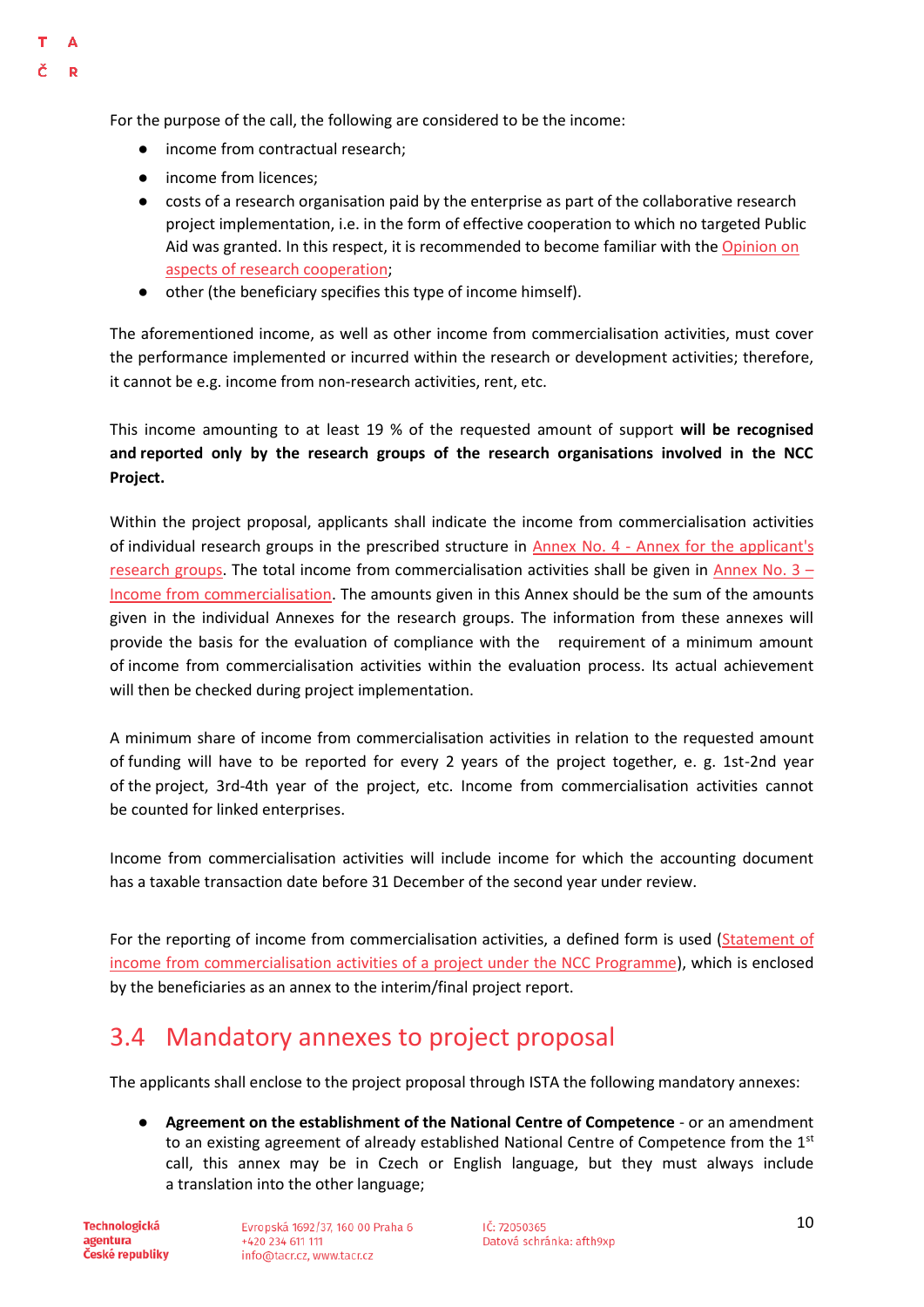- D
- **Proposal for composition of Centre Council** Annex No. 2 [Proposal for composition](https://www.tacr.cz/wp-content/uploads/documents/2021/12/15/1639557687_Annex%20No.%202%20-%20Proposal%20for%20composition%20of%20Centre%20Council.xlsx)  of [Centre Council](https://www.tacr.cz/wp-content/uploads/documents/2021/12/15/1639557687_Annex%20No.%202%20-%20Proposal%20for%20composition%20of%20Centre%20Council.xlsx) (obligation to list internal and external persons including their organisation - at least 50% of external members and adequate representation of foreign members), this annex must be in English language;
- **Income from commercialisation** a model table on income from commercialisation is provided in the Annex No. 3 - [Income from commercialisation,](https://www.tacr.cz/wp-content/uploads/documents/2021/12/15/1639557733_Annex%20No.%203%20-%20Income%20from%20commercialisation.xlsx) this annex must be in English language;
- **Annex for applicant's research group(s)** mandatory annex for each applicant which must provide a list of individual research groups, and their experience with R&D and commercialisation -  $\Delta$ nnex No. 4 - [Annex for applicant's research group\(s\),](https://www.tacr.cz/wp-content/uploads/documents/2021/12/15/1639557789_Annex%20No.%204%20-%20Annex%20for%20applicant) this annex must be in English language;
- **Rules of procedure of the Centre -** this annex must be in English language;
- **•** Strategic outlook and prospects in the field the applicants will describe the strategic outlook and prospects in the field on which their projects are focused - [Annex No. 5 -](https://www.tacr.cz/wp-content/uploads/documents/2021/12/15/1639557868_Annex%20No.%205%20-%20Strategic%20outlook%20and%20prospects%20in%20the%20field.docx) [Strategic outlook and prospects in the field,](https://www.tacr.cz/wp-content/uploads/documents/2021/12/15/1639557868_Annex%20No.%205%20-%20Strategic%20outlook%20and%20prospects%20in%20the%20field.docx) this annex must be in English language.

In ISTA, this annex No. 2 - Proposal for composition of Centre Council, No. 3 - Income from commercialisation No. 4 - Annex for applicant's research group(s) and No. 5 - Strategic outlook and prospects in the field can be downloaded in an editable format. Insert the annex in Chapter 3. PROJECT PRESENTATION / Definition of the project or 8. PROJECT ANNEXES.

### <span id="page-10-0"></span>3.5 Outputs and results

In this call, TA CR can only fund project proposals where **practical exploitation of outputs/results is expected**.

In the project proposal, applicants shall indicate only **one result**, namely of the type **O - other results,**  with the title "Plan of results". In the description of the result, they shall indicate the number and type of results they plan to achieve through sub-projects. Applicants shall select the date of the end of the project as the deadline for the achievement of the result entitled 'Plan of results'. Additional individual results will be defined within the sub-projects. According to the General Terms and Conditions, all main outputs / results must be achieved by the time of the project completion.

Definitions and descriptions of individual types of results can be found in [Annex No. 4](https://www.vyzkum.cz/FrontClanek.aspx?idsekce=799796&ad=1&attid=847689) of the Methodology for the Evaluation of Research Organizations and Targeted Support Programmes for Research, Development and Innovation (hereinafter referred to as the "[Methodo](https://www.vyzkum.cz/FrontClanek.aspx?idsekce=799796&ad=1&attid=847689)logy").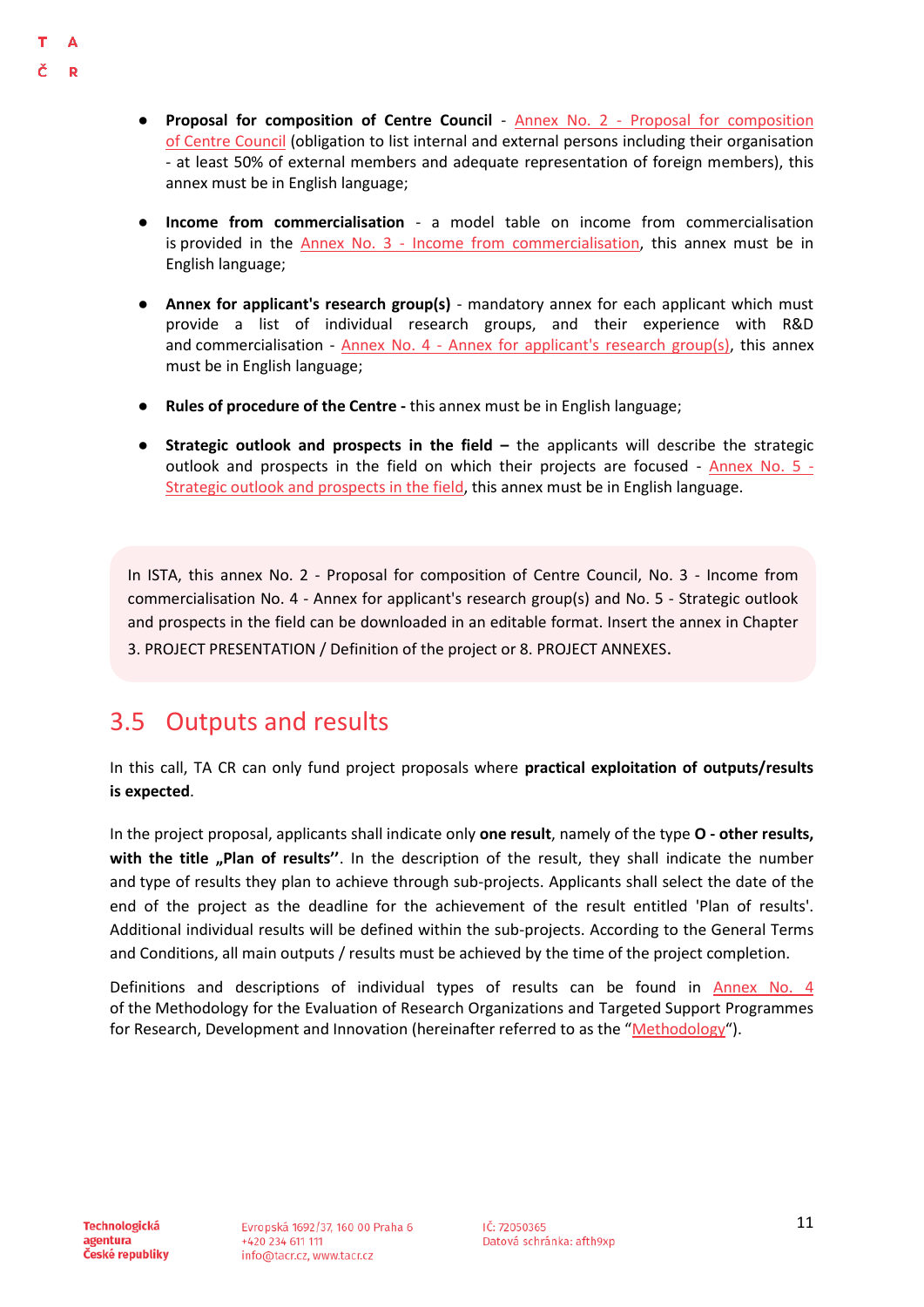#### **SUPPORTED TYPES OF RESULTS IN SUB-PROJECTS and their mandatory annexes:**

**Fprum -** industrial design;

**Fuzit –** utility model;

**Gprot -** prototype;

**Gfunk -** function sample;

**Hneleg -** results projected into guidelines and other non-legislative regulations that are mandatory under the relevant provider - **the mandatory annex is proof of the interest of the future customer;**

**Nlec** - medical procedure;

**Nmap -** specialized map;

**NmetA -** methodologies and procedures accredited by the authorised body;

**NmetC -** methodologies certified by the authorised body;

**NmetS -** methodologies approved by the competent state administration body for the matter in question - **[Form for the NmetS type of result](https://www.tacr.cz/dokumenty/formular-pro-druh-vysledku-nmets-12) is a mandatory annex**;

**P-**patent **– patent search is a mandatory annex<sup>2</sup>** ;

**R** – software;

**S** - specialised public database;

**Zpolop** - pilot plan;

**Ztech -** verified technology;

**O –** other results **- the mandatory annex is an estimate of the potential use.**

If the planned output / result does not correspond to any description in the [Methodology,](https://www.vyzkum.cz/FrontClanek.aspx?idsekce=799796) choose the **result of the "O" type**.

The mandatory or recommended annexes to the outputs/results must **constitute a part of the subproject proposal submitted to the Centre's Council and subsequently to the provider**.

**.** 

<sup>2</sup> **Patent search** (state-of-the-art search, novelty search) – knowledge of the state-of-the-art and partly of the need for an innovative solution should be, among others, documented also by a state-of-the-art search, or product search and patent search (hereinafter referred to as "search"). The search can be performed either by any patent office (in the Czech Republic, the Industrial Property Office), a patent attorney or it is possible to use public databases (e.g. **EspaceNet**) and others.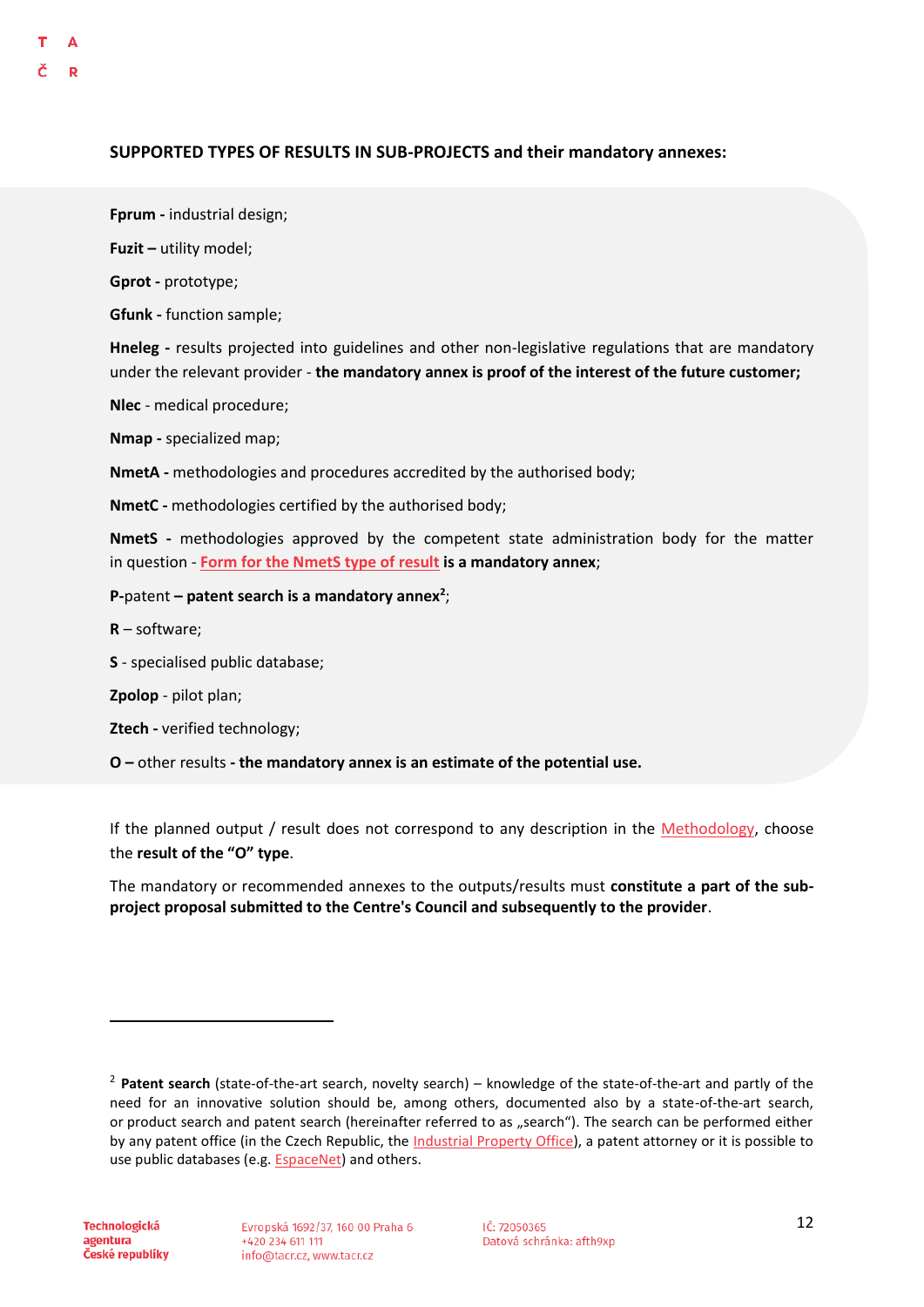$|\S|$ 

### <span id="page-12-0"></span>3.6 Application of outputs and results

In this call will be supporting in particular projects proposal that can reasonably be expected to accomplish usable outputs and results, also through publications, and whose application will contribute to meeting the objectives of the National Centres of Competence Programme and benefits (social and economic) for the society.

In the project proposal, the applicants declare the general achievement of outputs and results of applied research and experimental development defined in the programme of the National Centre of Competence, while the applicability of the outputs and results will be described by the applicants in sub-projects or documented by annexes. The submitted evidence must show that the future user of the outputs and results is ready and able to ensure their application in practice.

### <span id="page-12-1"></span>3.7 Differentiation from similar projects

The Technology Agency of the Czech Republic only supports project proposals, the content of which or its part has not been in the past and is not currently being addressed within another own project of the applicant<sup>3</sup>. Double funding is not allowed.

Applicant are obliged to indicate (especially where there are identical key persons in research teams, and the same fields are being addressed) their own:

- **completed projects**, if the planned outputs/results constitute their follow-up and to describe this link (e.g. projects completed under the Centres of Competence Programme, the National Centres of Competence Programme, the Centres of Excellence Programme and others with a similar focus);
- **currently running related projects** and to describe the differences between those projects and the project proposal submitted to this call (e.g. projects funded under the THETA Programme, sub-programme 3; the Environment for Life Programme, sub-programme 3 and other similar focus);
- **project proposals submitted simultaneously to this or other calls**, where the simultaneous selection for funding **would not lead** to double funding. In that case, differences between those projects need to be described;
- **project proposals submitted simultaneously to this or other calls**, where the simultaneous selection for funding would lead to double funding. In that case it must be stated that only one project contract will be concluded, and this commitment must be adhered to.

 $\overline{a}$ 

<sup>3</sup> **Own project proposals** mean all project proposals to any provider of public funding, involving an entity with the same ID number, regardless of whether it is the main applicant or other project partner.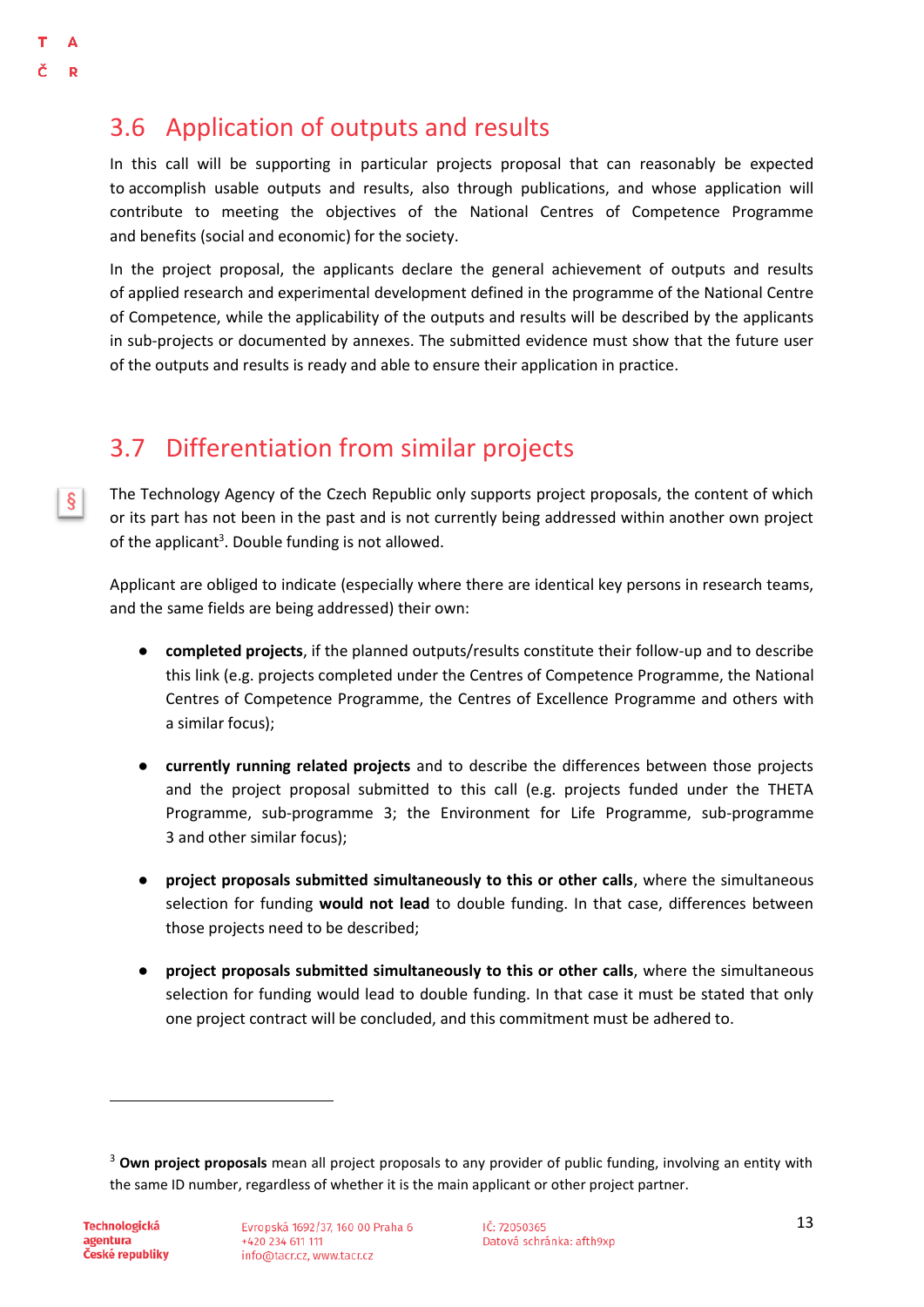<span id="page-13-2"></span>In case of non-compliance with the conditions described above, **the project proposal will not be funded** due to non-compliance with the conditions of the call documentation.

If there are no such projects from which you would need to differentiate your proposal, **please state this explicitly**.

### <span id="page-13-0"></span>3.8 Thematic classification of project proposal

The classification of a project proposal in a correct category serves for statistical and analytical purposes and for the evaluation of public spending in the area of science, research and innovation. The classification is a mandatory step in the proposal submission process. The correct classification of the project proposal also has an impact on the correctness of the evaluation process. The objectives and fields that can be selected for the classification (defined according to the focus of the programme) are listed in the references provided below or in the help function in ISTA.

All the following details are entered in ISTA in Chapter 3. PROJECT INTRODUCTION, in the **Definition of the project** tab:

- objectives of National priorities of oriented research, experimental development and innovation (RDI priorities) – a list of objectives is given in the ISTA help system;
- fields according to Central Register of Projects (**CRP**) and according to Fields of Research and Development (**[FORD](http://www.vyzkum.cz/storage/att/98E57750704C86E383E673EC6E7D05A6/Ciselnik_oboru_Frascati_v20171207web.pdf)**). The selected CRP and FORD fields should be in accordance;
- domains of research and innovation specialisation of the National Research and Innovation Strategy for Smart Specialization of the Czech Republic (**RIS3 strategy**).

# <span id="page-13-1"></span>**4. Funding rules**

| Expected amount allocated to the call | CZK 6,2 billion |
|---------------------------------------|-----------------|
| Maximum amount of funding per project | unlimited       |
| Maximum funding rate per project      | 80%             |

Beneficiaries must cover a mandatory co-funding at a minimum rate of 20 % from other sources.

There is no legal entitlement to the funding.

#### 4.1 Funding rate  $\S \mid$

The funding rate is determined according to the type of applicant. However, **the maximum funding rate per project** must always be respected.

**Funding rate per applicant**

**Technologická** agentura České republiky Evropská 1692/37, 160 00 Praha 6 +420 234 611 111 info@tacr.cz, www.tacr.cz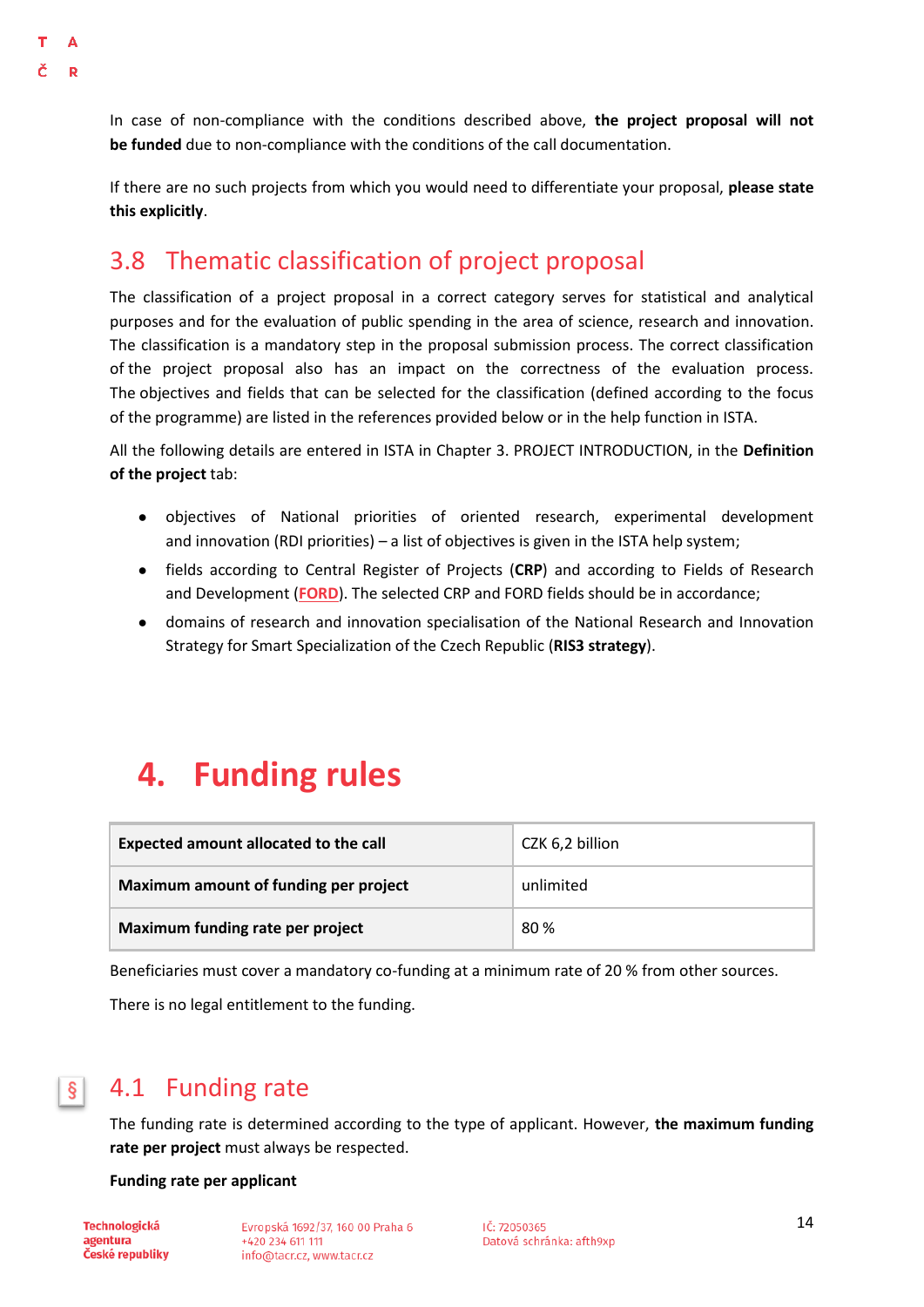<span id="page-14-0"></span>The funding rate of an applicant is determined as a percentage of individual applicant's costs which is covered by funding.

The maximum permitted funding rate<sup>4</sup> for individual types of applicants is shown in the table below:

| <b>Types of applicants</b>     | <b>Maximum funding rate</b> |  |
|--------------------------------|-----------------------------|--|
| <b>Small enterprise</b>        | 60 %                        |  |
| <b>Medium-sized enterprise</b> | 50%                         |  |
| Large enterprise               | 20 %                        |  |
| <b>Research organisation</b>   | 100 %                       |  |

#### 4.2 Eligible costs  $\S \mid$

The Beneficiary shall specify the financial plan by individual categories within the sub-projects. When submitting the Project proposal, the Beneficiary shall also present the financial plan collectively for the Project, total costs without specification for individual categories and resources, for individual applicants and in total for the whole project proposal.

All cost categories are listed and detailed in Article 18 of [General terms and conditions.](https://www.tacr.cz/wp-content/uploads/documents/2021/12/12/1639268365_V%C5%A1eobecn%C3%A9%20podm%C3%ADnky%20v7.pdf)

In this call, eligible costs **include**:

- **•** personnel costs including scholarships<sup>5</sup>;
- **subcontracting costs**;
- **other direct costs**;
- **indirect costs** can be reported using the following methods:
	- o **"full cost"** the organization must have an existing system for allocating indirect costs in the form of an internal regulation, or
	- o **"flat rate" of up to 25 %** of the sum of the personnel costs and other direct costs actually reported by the applicant in the given year.

**.** 

<sup>4</sup> **The maximum funding rate** is set irrespective of the ratio of industrial research and experimental development (IR/ED), which is defined only in the course of the project when individual sub-projects are underway. The maximum funding rate takes into account effective collaboration between research organisations and enterprises.

<sup>&</sup>lt;sup>5</sup> TA CR warns applicants that in the case of reporting personnel costs in the form of scholarships, it is necessary to ensure the adjustment of the license conditions between the student and the university. The opinion of the TA CR on this load can be found [HERE.](https://www.tacr.cz/dokums_raw/stanoviska/190624_stanovisko_stipendia.pdf)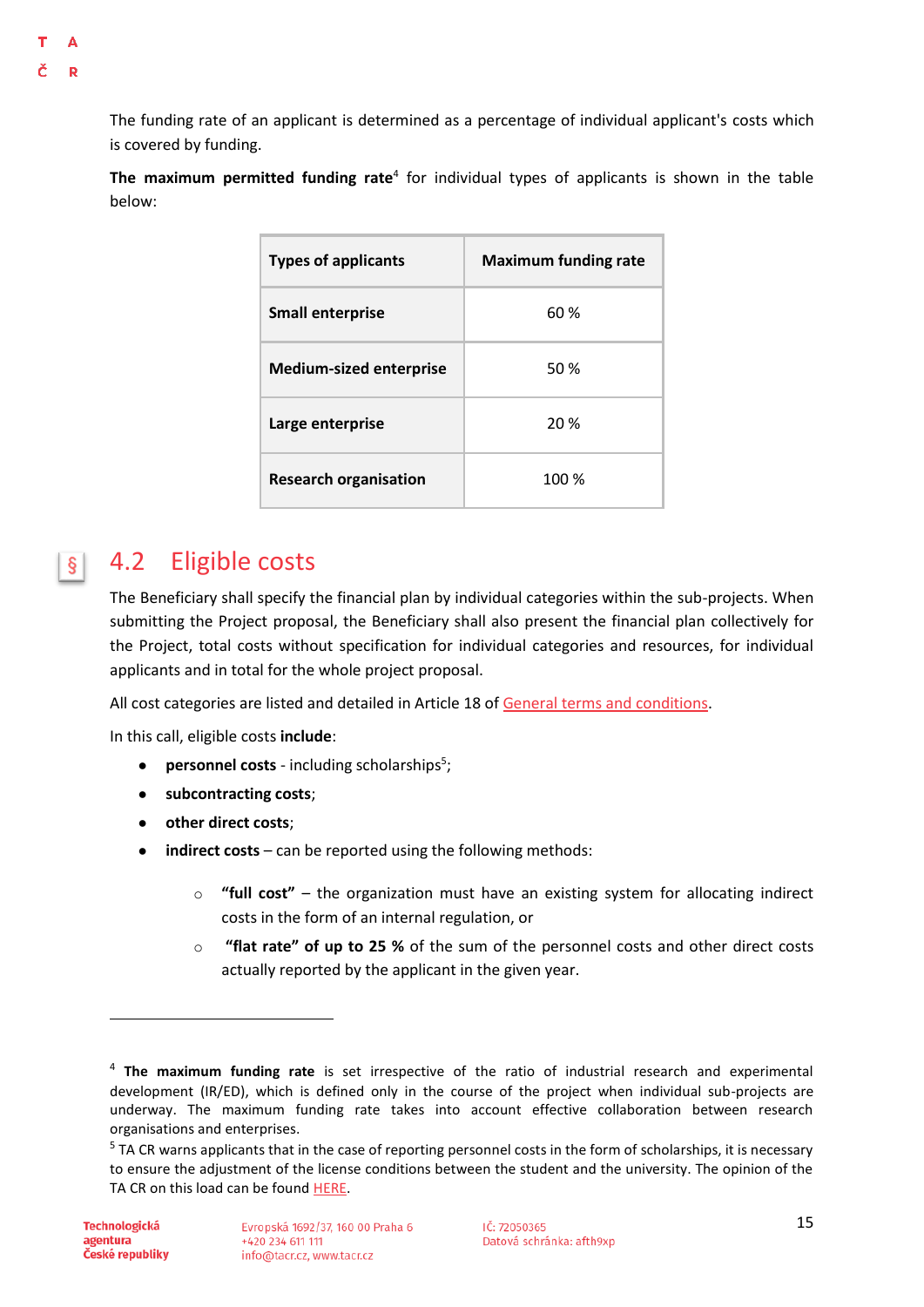# <span id="page-15-0"></span>**5. Proof of eligibility and project proposal submission**

#### 5.1 Proof of eligibility and other requirements stipulated  $\S \mid$ by TA CR

Each applicant (main applicant as well as other partners in the project proposal) **shall demonstrate its eligibility** to implement the project separately on a prescribed form [Sworn statement of the](https://www.tacr.cz/dokumenty/cestne-prohlaseni-za-uchazece-sworn-statement-of-the-applicant-7)  [applicant.](https://www.tacr.cz/dokumenty/cestne-prohlaseni-za-uchazece-sworn-statement-of-the-applicant-7)

#### **The sworn statement:**

<span id="page-15-1"></span> $\Lambda$ D

- must be sent by each applicant from its data box (each applicant for itself) to the TA CR data box (data box ID: afth9xp);
- does not need to be physically signed (the signature is replaced by the sending from the appropriate data box);
- in the "Subject matter" data box, the following text should be entered "National Centres of Competence Programme – Proof of eligibility".

If the other project partner does not have a data box, the Sworn statement of the applicant may be sent as a hard copy as the foreign project partner.

Applicants must further comply with the obligation stipulated by the Accounting Act and **publish their financial statements for years 2018, 2019 and 2020**. TA CR will use them to check whether the applicant is not an undertaking in difficulty and that the type of applicant was correctly chosen.

If the applicant submitted the financial statements to the court maintaining the commercial register ex-post and they had not been published before submission of the project proposal, the applicant shall enclose the financial statements in annexes to the project proposal, including confirmation of delivery to the appropriate commercial court.

#### **Requirements for which compliance is documented through ISTA:**

- **professional qualifications to implement the project** to be filled in for key persons in the research team in the section "Professional CV". Each main applicant must have at least one person in the role of a researcher in the project proposal and each potential other project partner must have at least one person in the role of other investigator.
- authorisations to carry out the activities planned in the project proposal a copy is submitted with the project proposal (e.g. authorisation to perform a biological testing, authorisation to carry out research on human embryonic stem cells);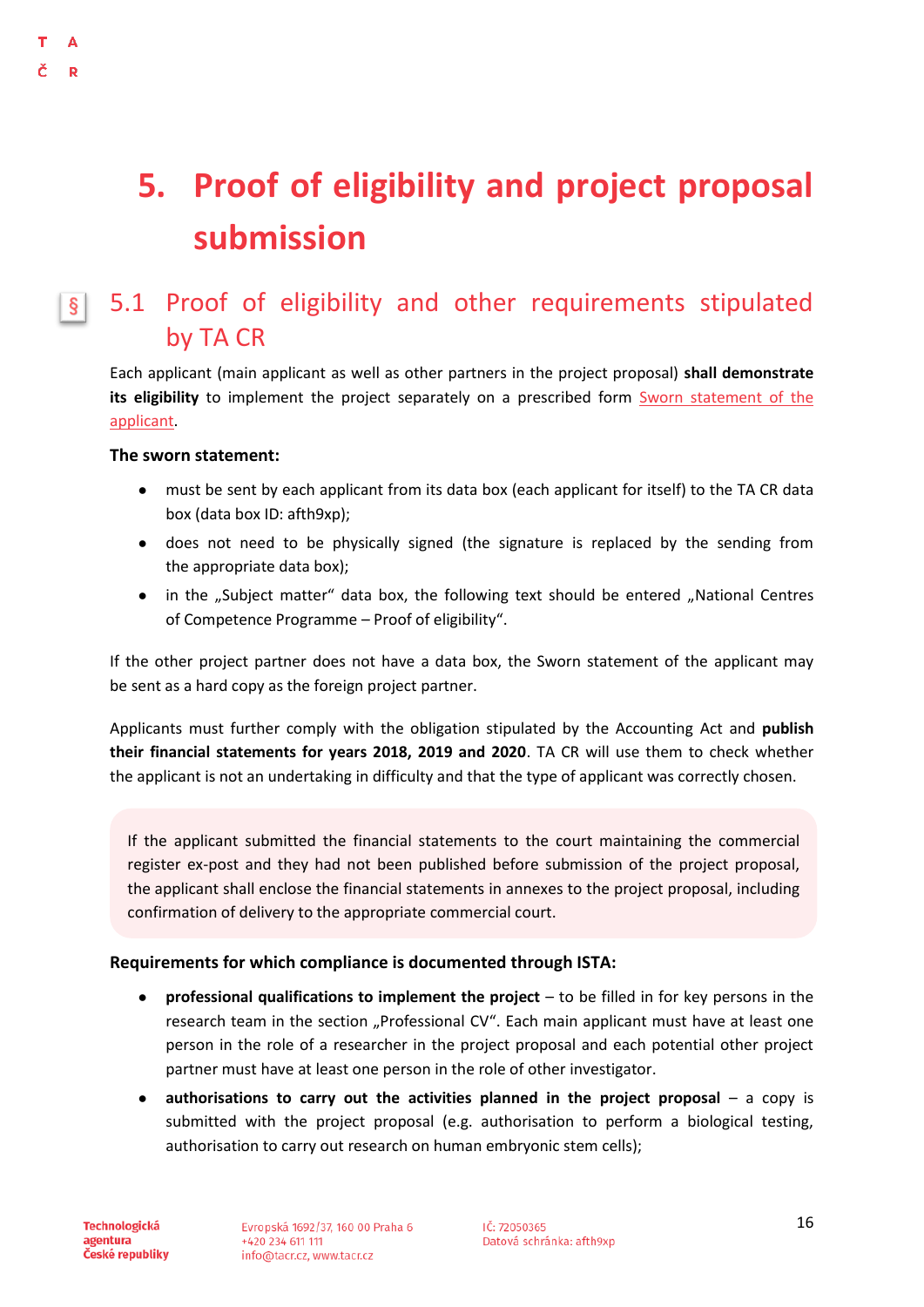D

 $\Lambda$ 

● **ownership structure of each applicant** – each applicant must indicate all ultimate owners natural persons with a share of at least 10% (if it follows from the legal form of an applicant that he/she does not have an ownership structure, this obligation does not apply to him/her).

### <span id="page-16-0"></span>5.2 Method to document the eligibility of foreign project partners

Foreign partners shall send [Sworn statement of the applicant](https://www.tacr.cz/dokumenty/cestne-prohlaseni-za-uchazece-sworn-statement-of-the-applicant-7) as a hard copy (if they do not have a data box). In this case, the sworn statement must be signed by a statutory representative of the partner and it must be an original.

A foreign project partner which is an enterprise must provide in the annexes of the project proposal **a document in the form of a sworn statement** which shall **contain financial details necessary for the**  calculation of whether it does not fall into the category of "undertaking in difficulty" for the years **2018, 2019 and 2020**. Specifically, the document must contain the following details: share capital, share premium, other equity funds, revenue reserves, profit or loss in the past years, profit or loss and the amount of advance payment of a share in the profits. The document must be signed by a person authorised to act on behalf of the partner.

### <span id="page-16-1"></span>5.3 Project proposal submission

A project proposal must be submitted to the call in **an electronic form through ISTA**. No other form of project proposal submission is permitted.

After submitting the project proposal through ISTA, the owner<sup>6</sup> of the project proposal shall generate a document "**Confirmation of submission of an electronic project proposal in ISTA**". This document contains clear identifiers which must be identical with the electronically submitted project proposal.

#### **Confirmation of submission of an electronic project proposal in ISTA:**

- It must be sent from the data box of the main applicant to the TA CR data box (data box ID: afth9xp);
- in the "Subject matter" data box, the following text should be entered "National Centres of Competence Programme – Confirmation of submission".

The owner of the project proposal can himself **withdraw the project proposal** in ISTA (e.g. in order to correct or complement already submitted project proposal). After submitting the project proposal, the "Project proposal withdrawal" button will be displayed to the owner of the project proposal in the PROJECT PROPOSAL OVERVIEW tab. This step cancels the submission of the project proposal. For a proper submission, the project proposal needs to be re-submitted in ISTA.

**.** 

<sup>6</sup> **Owner** is a role in ISTA. It is the person who initiated the project proposal and is the only one with the right to submit the project proposal to a call in ISTA and to subsequently generate the "Confirmation of submission of an electronic project proposal in ISTA". The owner of the project proposal may assign and modify authorisations to revise the project proposal to all persons.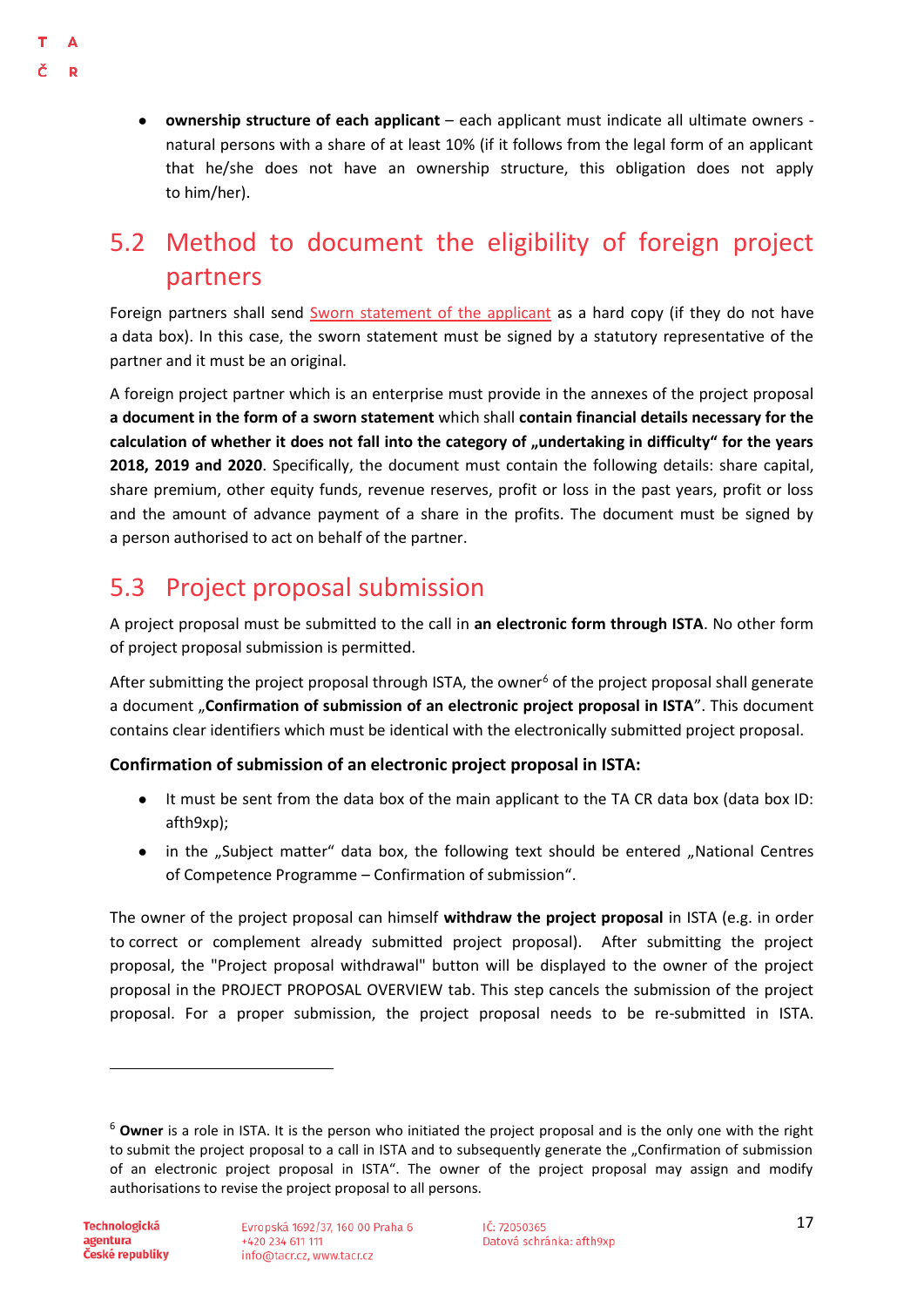<span id="page-17-2"></span>Subsequently, the confirmation of project proposal submission needs to be generated and sent to the TA CR data mailbox.

Once the call is closed, it is no longer possible to modify anything in the proposal.

### <span id="page-17-0"></span>5.4 Notification of changes after the submission of project proposal

As applicants, you are obliged to inform TA CR in writing about **changes** which take place **in the period from the project proposal submission until the possible conclusion of the project contract** and which concern your legal status (e.g. change of size of the enterprise, registered office, statutory representative, merger, or break-up) or the details required to demonstrate eligibility or which could have an effect on the TA CR decision making.

You must do so within **seven calendar days** of becoming aware of such a change. If you do not do so within the set deadline, the project proposal will be excluded from the call.

# <span id="page-17-1"></span>**6. Evaluation**

The evaluation will take place from 7. 4. 2022 to 30. 11. 2022. Immediately after the closing of the call, a formal check will begin to verify the basic requirements. Afterwards, TA CR will publish on its website which project proposals will be further evaluated and which will not be admitted to the call.

Details concerning individual evaluation steps, a list of the evaluation criteria together with the aspects that will be evaluated under individual criteria are provided in the following Annex to the Call Documentation: Annex No. 1 - [Evaluation process.](https://www.tacr.cz/dokumenty/annex-no-1-evaluation-process)

#### 6.1 Evaluation process  $\S$

Each project proposal that is admitted to the call, i.e. that successfully passed the formal check, will be gradually evaluated by:

- experts;
- the rapporteur;
- consensus meeting;
- expert advisory body.

The TA CR Board will subsequently decide on the selection of project proposals in the call.

### <span id="page-17-3"></span>6.2 Binary criteria

If the binary criterion **is not met**, **the project proposal cannot be recommended for funding**  regardless of the number of points that the project proposal receives in the evaluation.

**Technologická** agentura České republiky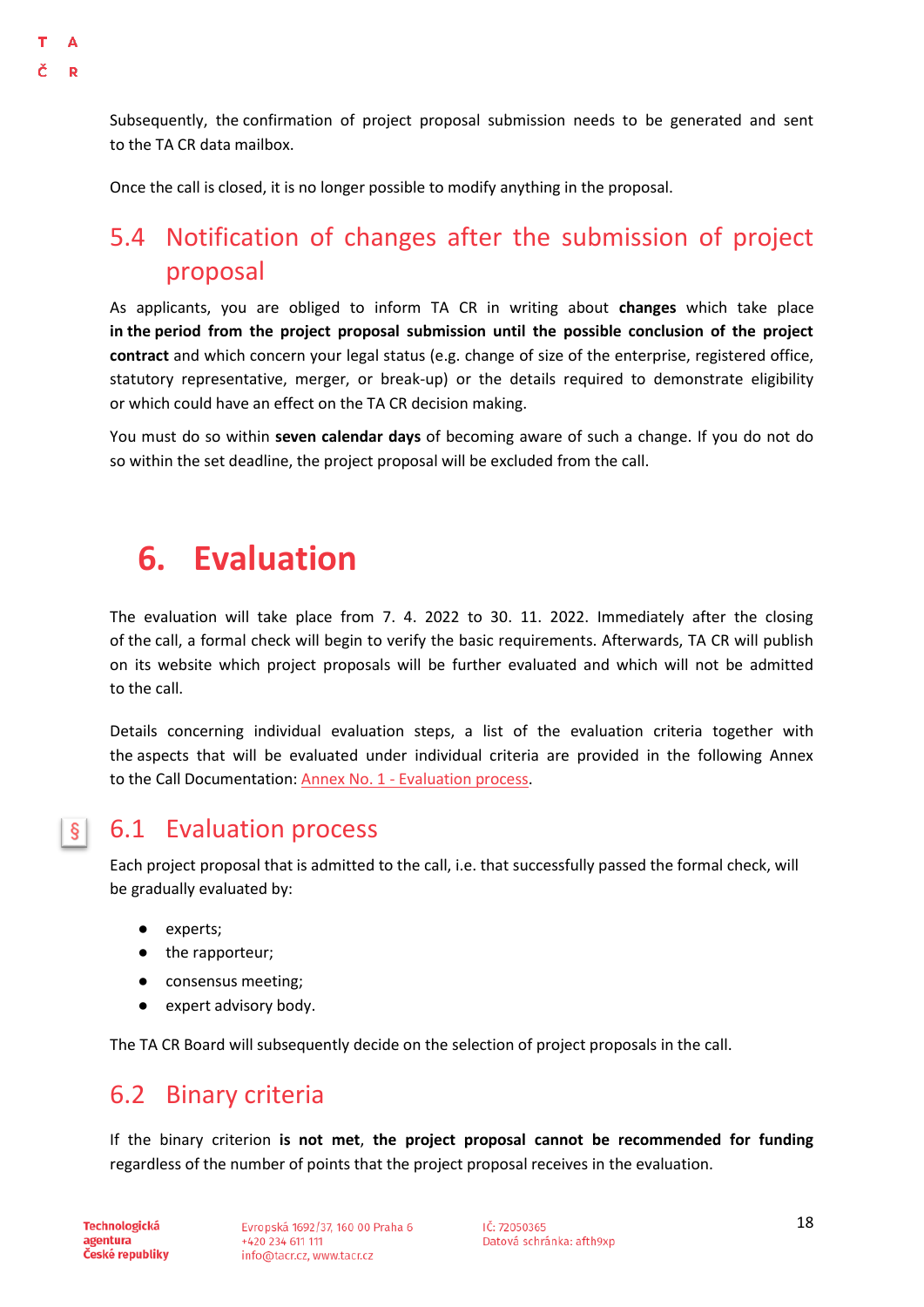#### **Binary criterion**

Fulfilment of the conditions and objectives of the programme and the call

### <span id="page-18-0"></span>6.3 Scored criteria

If 0 points are awarded for a scoring criterion, the project proposal cannot be recommended for funding.

| <b>Scored criterion</b>                                                                                                                                                                                                                                               | <b>Point scale</b>     |
|-----------------------------------------------------------------------------------------------------------------------------------------------------------------------------------------------------------------------------------------------------------------------|------------------------|
| 1.1 Relevance, timeliness, and necessity of the project proposal in<br>relation to the chosen topic and the objectives of the programme                                                                                                                               | a maximum of 20 points |
| 2.1 Method how the NCC Centre's activities are organised, how it is<br>managed, and risk analysis                                                                                                                                                                     | a maximum of 10 points |
| 2.2 Quality of the research team and the institutions involved, their<br>technical support, the extent/level of cooperation among<br>the<br>participants of the NCC Centre                                                                                            | a maximum of 15 points |
| 2.3 The extent to which the financial plan is realistic, balanced and<br>adequate                                                                                                                                                                                     | a maximum of 5 points  |
| 3.1 The application and commercial potential of the results, the ability<br>to introduce the results into practice (the Centre's strategy, the<br>commercialisation experience of the Centre's members) and the<br>impacts and benefits of the project implementation | a maximum of 20 points |

### <span id="page-18-1"></span>6.4 Independence of the evaluation process

Independence and equal treatment are the basic principles applied by TA CR in the evaluation process. Therefore, none of the applicants or their authorized persons may contact the persons evaluating the project proposals with the intention of influencing them. Complaints concerning suspicions of corrupt practices or other unfair activities can be sent to the e-mail address [protikorupci@tacr.cz.](http://protikorupci@tacr.cz)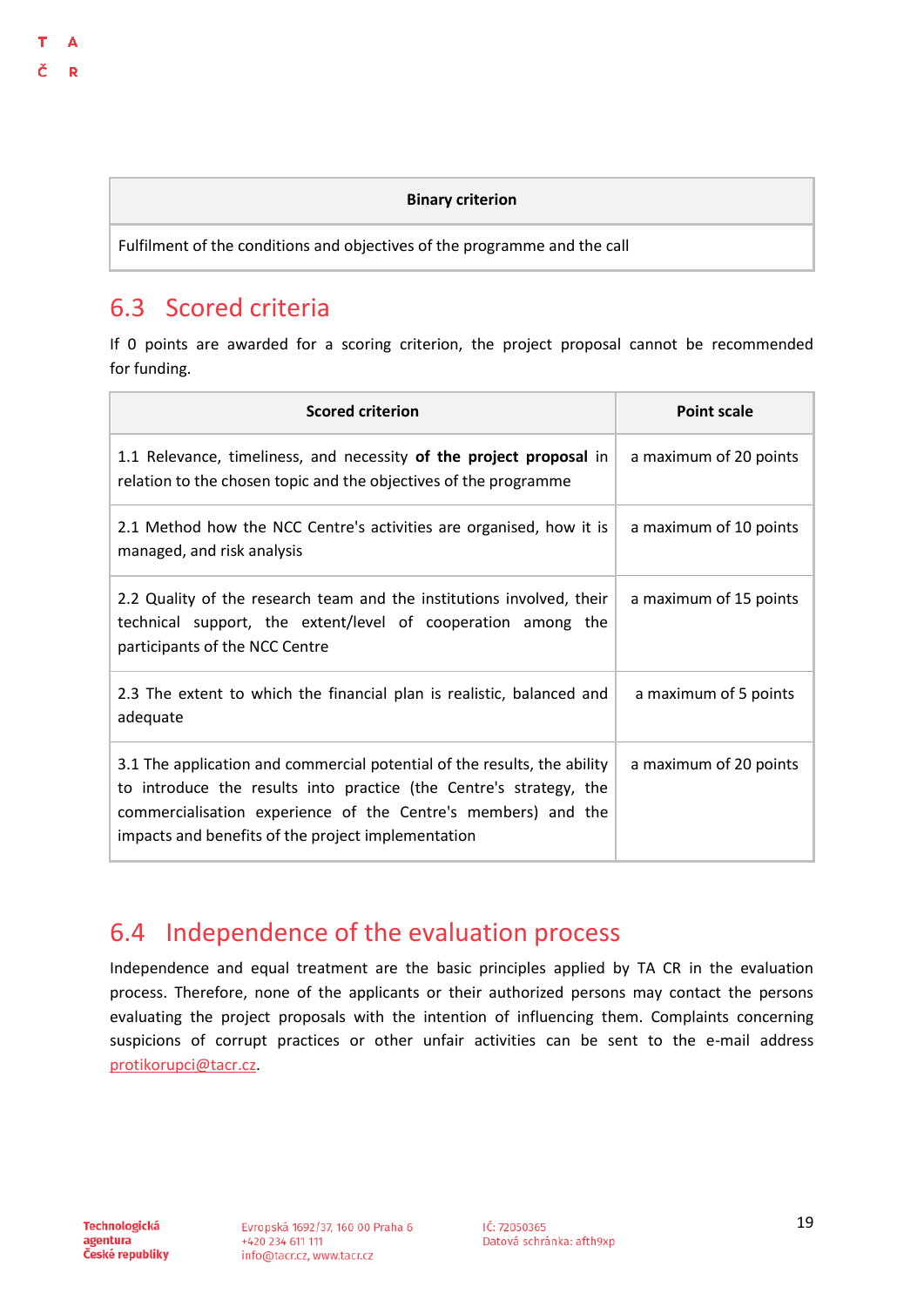# <span id="page-19-0"></span>**7. Signature of the project contract and project implementation**

TA CR draws the attention of the applicants to the obligation set out in § 14(3)(e)(2) of Act No. 218/2000 Coll., on budgetary rules, which concerns the obligation to ensure registration in the register of beneficial owners. **If an applicant fails to ensure registration in the register of beneficial owners by the deadline for announcing the results of the call (i.e. by 30 November 2022), it will be assessed as ineligible to receive the funding (and the project contract cannot be concluded) because the applicant's obligation set out in § 14(3)(e)(2) of Act No. 218/2000 Coll., on budgetary rules, would not be met.** More information can be found [here.](https://esm.justice.cz/ias/issm/napoveda#zapisSM)

**A project contract** will be concluded with the main applicants of successful project proposals. The project proposal can be changed before signing of the project contract only if it is a change of an administrative nature or a change not caused by the applicant, which is worthy of special consideration.

Before signing the project contract, you are obliged to document all the facts set out in the Decision on the results of the call for proposals. In this decision, TA CR will state everything it requires of the applicants and within what time.

After concluding the project contract, the main applicant becomes the main beneficiary.

**The project contract** is generated in ISTA by **the owner** of the project proposal. The project contract can be generated before the documents specified in the decision on the result of the call for proposals are provided. First, an **agreement on participation in the project** must be signed between the main applicant and the other project partners and only then the **project contract** is signed between the main applicant and the TA CR.

### <span id="page-19-1"></span>7.1 Provision of funding

TA CR will provide the **funding in a one-off payment for the given year of the project** to the account of the main beneficiary in the amount specified in the binding parameters for the project implementation. TA CR will pay the funding:

- within 60 calendar days from the date of entry into force of the project contract and for multi-annual projects for the second and each subsequent year of the project within 60 calendar days from the beginning of the given calendar year;
- to public universities, public research institutions or other entities defined by the Act on Budgetary Rules to a bank account established with the Czech National Bank.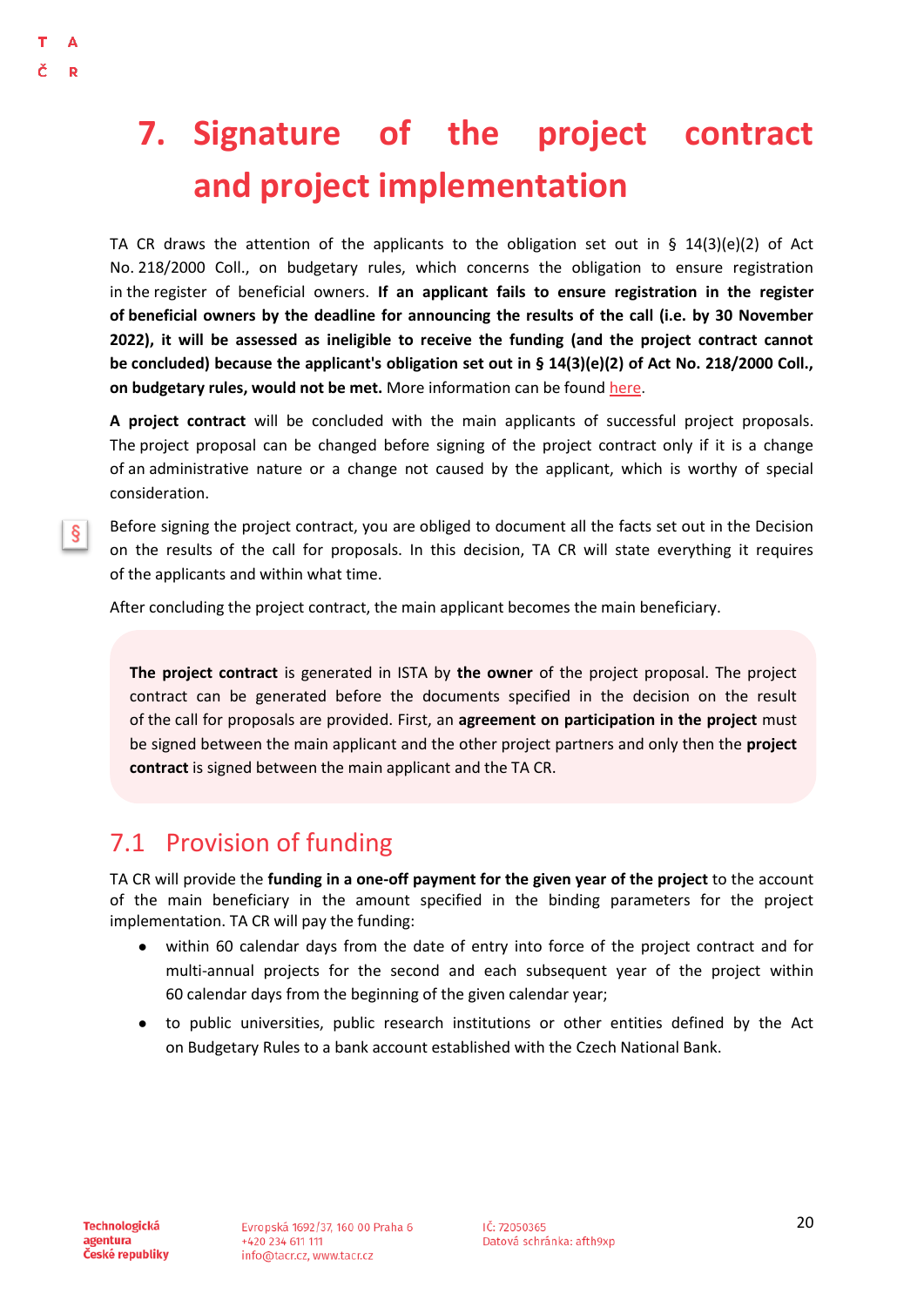т  $\Delta$ D

> <span id="page-20-0"></span>When planning the start of project implementation, applicants do not have to take into account when the project contract will be signed. The project implementation can start before the signing of the project contract, but not before the date chosen by the applicants for the start of the project implementation.

> In accordance with the above, approved costs incurred before signature of the project contract will be eligible, provided the contract is subsequently signed.

> During project implementation, TA CR checks the project in several ways. Interim reports shall be submitted once a year. Other methods of project monitoring include administrative and financial inspections, monitoring visits or interim project evaluations. A final project evaluation shall take place after the end of project implementation.

> In addition, TA CR will carry out a comprehensive evaluation of the progress of the implemented projects during 2026. TA CR will conduct the evaluation on the basis of the achieved project implementation progress and the activities of the Centre. Specifically, the project will be evaluated in terms of meeting the objectives of the strategic research agenda, and fulfilment of the programme's objectives. Further details of the evaluation will be published 6 months prior to its commencement. In case of non-fulfilment of the conditions, TA CR may terminate the project implementation prematurely. The termination of a project is being proposed by an expert advisory body, with the TA CR Board taking a decision on the basis of that proposal.

> If the original project proposal changes during the project implementation, you must always inform us about such change. Types of changes, required supporting documents and method of their notification can be found in guideline SME-07 Procedures for changes in projects. Furthermore, throughout the project implementation, all beneficiaries must comply with the obligation to publish their annual financial statements.

# <span id="page-20-1"></span>**8. Legal framework of the call**

The National Centres of Competence Programme was approved by Government Resolution No. 1113 of 6. 12. 2021. The provider is the Technology Agency of the Czech Republic with its registered office at Evropská 1692/37, 160 00 Prague 6. The programme text, call documentation and other documents related to the call are published on the website [www.tacr.cz.](http://www.tacr.cz/) It is a one-stage call. It is announced pursuant to the [Act on the support of research and development](https://www.vyzkum.cz/FrontClanek.aspx?idsekce=858) and in accordance with th[e Framework,](https://eur-lex.europa.eu/legal-content/CS/TXT/?qid=1412338382197&uri=CELEX:52014XC0627(01)) [Regulation](https://eur-lex.europa.eu/legal-content/CS/TXT/?qid=1412338347983&uri=CELEX:32014R0651) an[d Budgetary rules.](https://www.zakonyprolidi.cz/cs/2000-218)

The call is held in accordance with the updated National Research, Development and Innovation Policy of the Czech Republic for the period 2021+ as approved by the Resolution of the Government of the Czech Republic No. 759 of 20 July 2020, National Priorities of Oriented Research, Experimental Development and Innovation as adopted by Government Resolution No. 552 of 19 July 2012, and national and ministerial strategies.

**Technologická** agentura České republiky Evropská 1692/37, 160 00 Praha 6 +420 234 611 111 info@tacr.cz, www.tacr.cz

 $1$ Č: 72050365 Datová schránka: afth9xp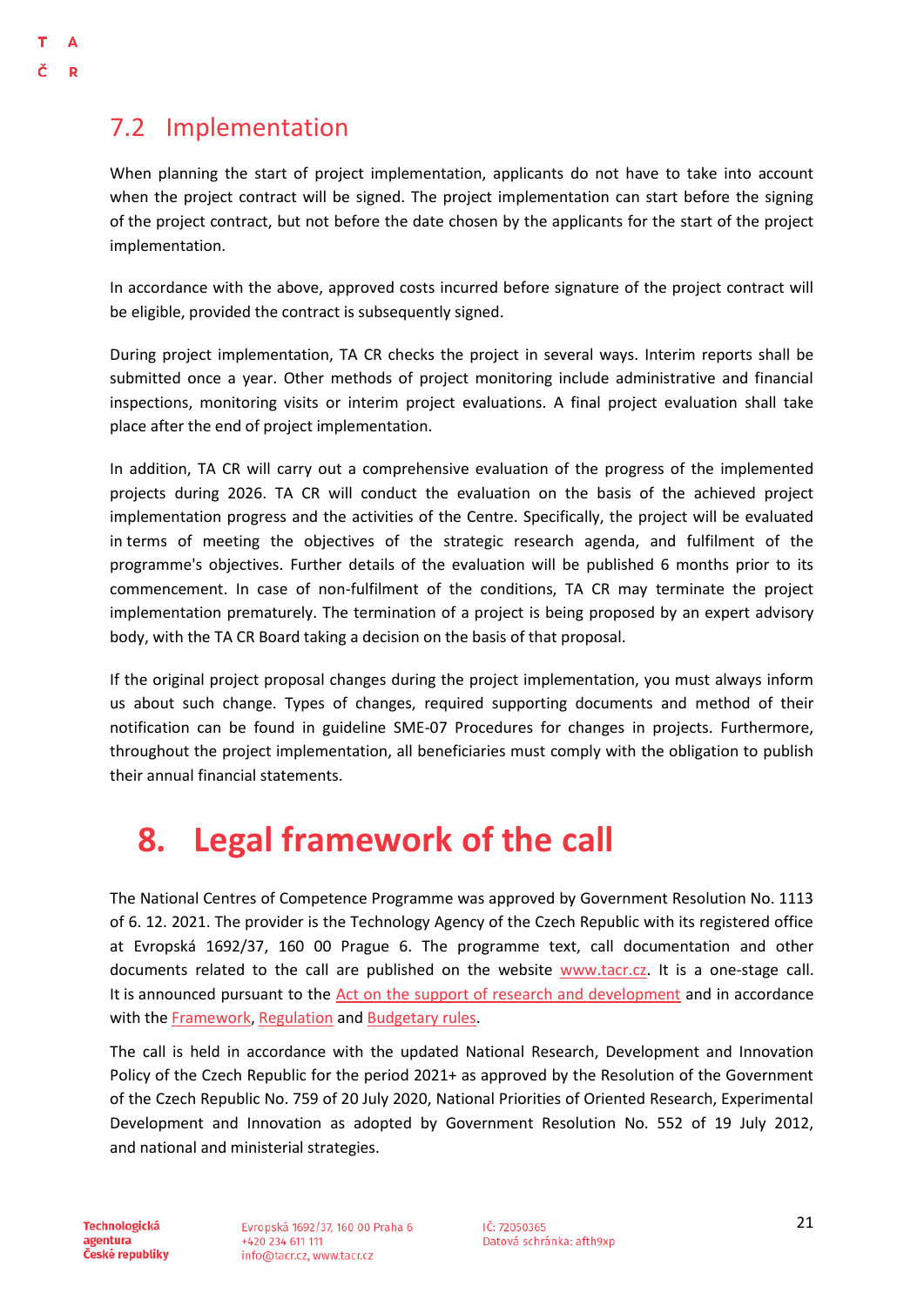Relevant provisions in the following internal regulations valid and effective on the day of announcement of the call and published on the website [www.tacr.cz](https://www.tacr.cz/) are binding for TA CR and the applicants.

Directives and statutes present binding procedures of TA CR resulting from legislation and other regulations. The versions applicable to this call are given in the third column of the table below.

| Code            | Name of the directives or statutes                                                                  | <b>Version</b> |
|-----------------|-----------------------------------------------------------------------------------------------------|----------------|
| $SME - 06$      | Directive on the admission of project proposals to a call                                           | v8             |
| $SME - 08$      | Complaints within the call                                                                          | v <sub>5</sub> |
| $SME - 10$      | Directive on the cancellation of a call                                                             | v3             |
| $SME - 11$      | Directive on call preparation and announcement                                                      | v10            |
| $SME - 13$      | Directive on conclusion of a project contract/issuance of a Decision on the<br>provision of funding | v4             |
| $SME - 17$      | Helpdesk for applicants and beneficiaries                                                           | $v_3$          |
| $SME - 23$      | Preparation of evaluation reports, opinions and expert assessments                                  | V <sub>7</sub> |
| <b>SME - 34</b> | Directive on evaluation of project proposals submitted to a call                                    | v <sub>5</sub> |
| $RAD - 01$      | Statutes and rules of procedure of the Committee for the admission of<br>project proposals          | v <sub>3</sub> |
| $RAD - 02$      | Statutes and rules of procedure of an expert advisory body                                          | v7             |
| <b>RAD - 03</b> | Statutes and rules of procedure of the panel of rapporteurs                                         | v6             |

### <span id="page-21-0"></span>8.1 Legal definition of applicants

**Research organisations** – entities meeting the definition pursuant to Article 2 (83) of the Regulation.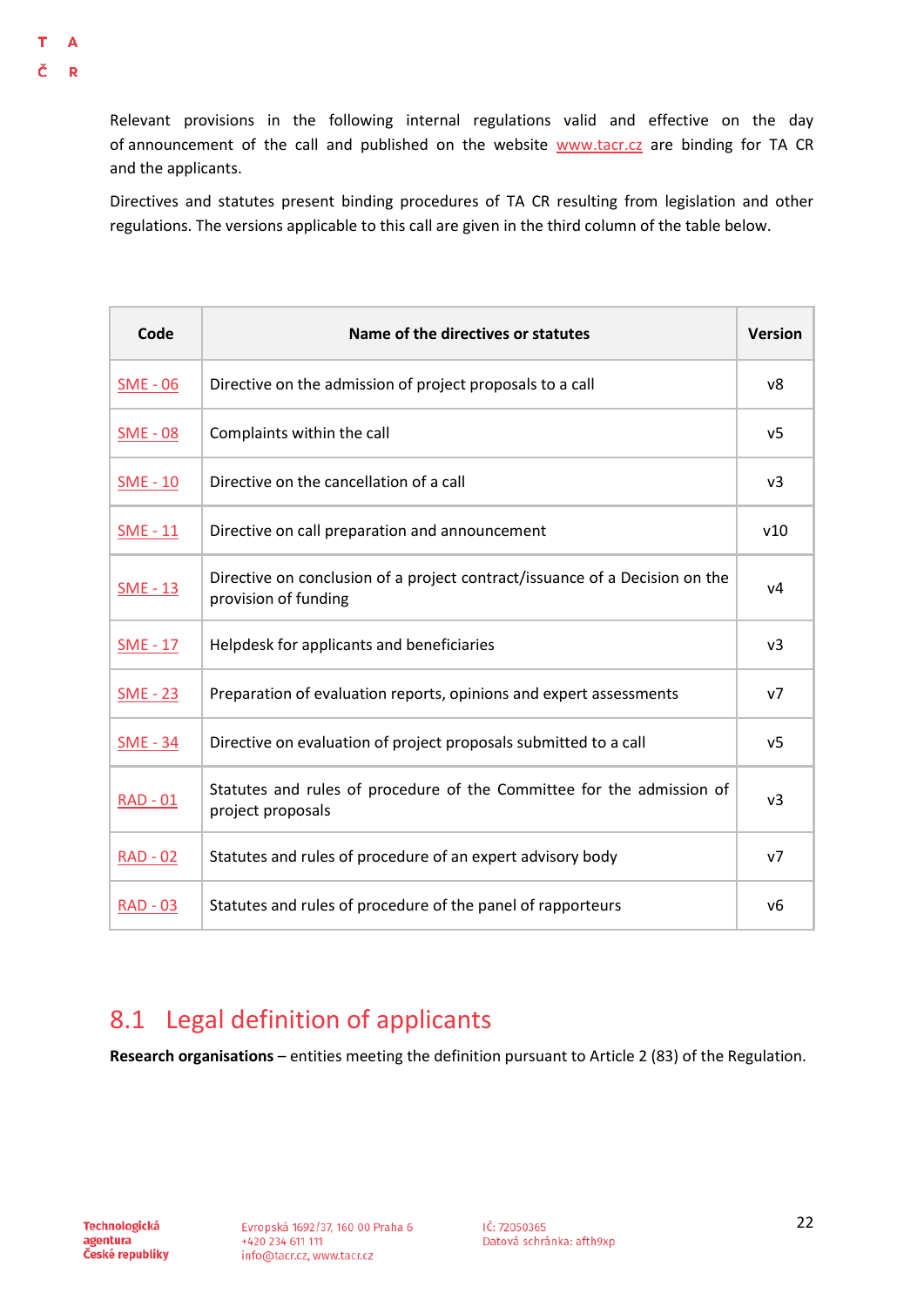**Enterprises<sup>7</sup>** – legal persons or natural persons engaged in business activities pursuant to Act No. 455/1991 Coll., on small business activities or performing economic activities within the meaning of Article 1 of Annex I to the Regulation.

**Organisational units of the state** are defined pursuant to § 3 (1) of Act No. 219/2000 Coll. On the property of the Czech Republic and its acting in legal relations.

### <span id="page-22-0"></span>8.2 Insufficient differentiation and duplication

If TA CR finds out that a project proposal or its part duplicates another project proposal and the applicants have not explained how their project proposal differs from that other project proposal, the project proposal will not be funded on the grounds of a failure to meet the conditions of the Call Documentation, or the project contract will not be concluded with the applicants. This applies also to similar project proposals submitted to this or another ongoing call, which have not been disclosed in the relevant part of the ISTA system.

An applicant must immediately withdraw from the call if he/she concludes a project contract for identical project (in terms of the whole content or its part) under another call/public tender in the Czech Republic or abroad.

### <span id="page-22-1"></span>8.3 Funding

The highest funding rate provided to an applicant of the enterprise type may not exceed the highest funding rate allowed for individual types of enterprises as laid down in the Regulation.

For a research organisation, the provided funding is not a state aid, if the activities in the project proposal are not related to its economic activity. In that case, it may receive a funding rate of 100%. If the project proposal is connected with activities of economic nature, these entities apply to the call as enterprises.

The applicant must ensure that:

- unauthorised indirect state aid is avoided (in accordance with provisions 2.1 and 2.2 of the Framework);
- the distribution of rights and access to outputs/results in the project proposal are in accordance with point 28 under provision 2.2.2. of the Framework;
- overlap with other state aid for the same eligible expenditure (double financing) is avoided.

Applicants are not entitled to reimbursement of the costs associated with their participation in the call.

Eligible costs are listed and broken down into individual categories in Article 18 of the General Terms and Conditions. The project contract stipulates the method in which the TA CR funding is provided.

**.** 

<sup>7</sup> The [User guide to the SME definition](https://op.europa.eu/cs/publication-detail/-/publication/756d9260-ee54-11ea-991b-01aa75ed71a1/language-cs) from the European Commission can serve as a guidance for **determining the size of an enterprise**. In the light of the current case law of the Court of Justice of the European Union, we point out that the recommendations set out in this guide are not legally binding and therefore it is necessary first and foremost to follow the provisions of the Regulation, which are legally binding.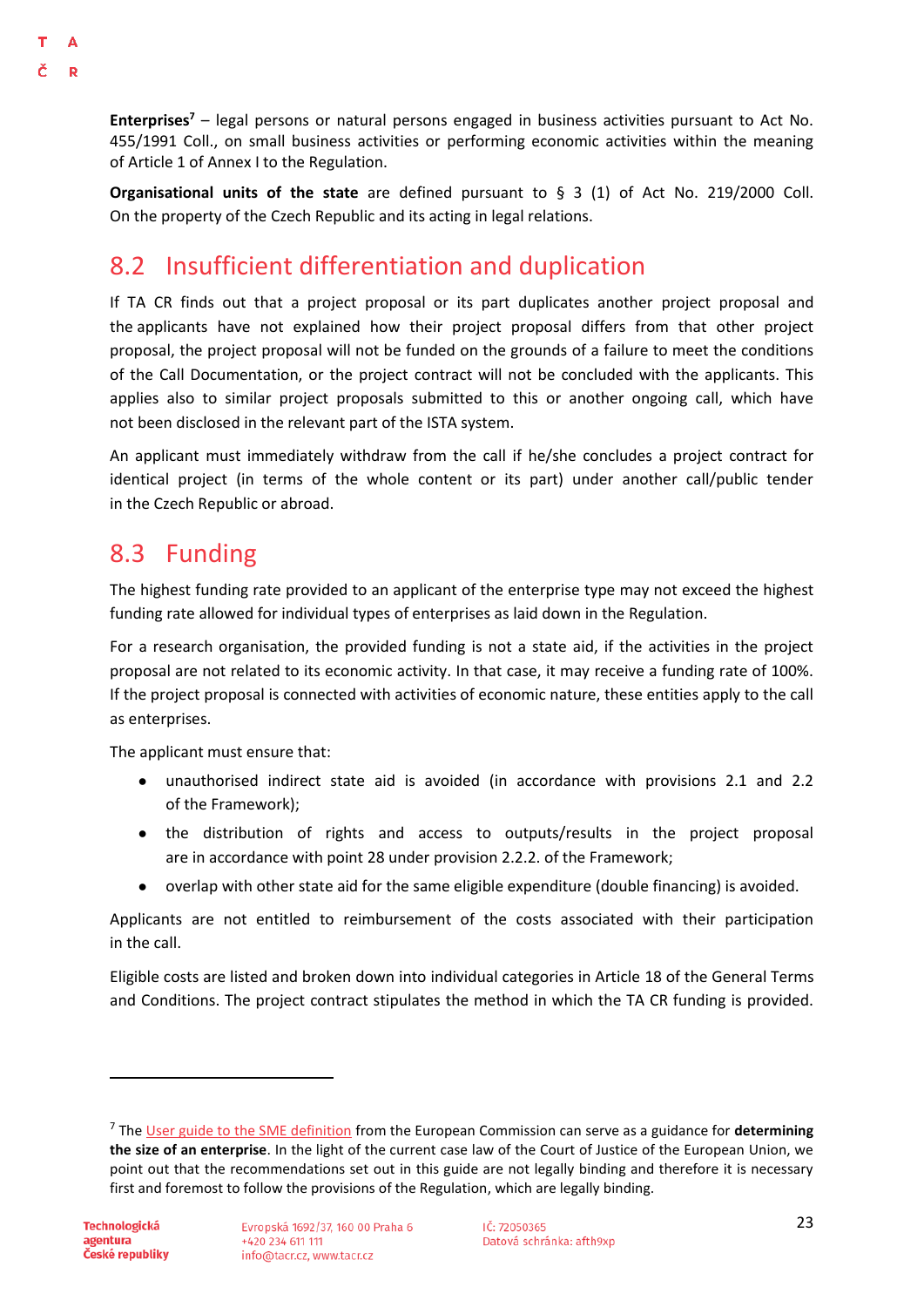The specific terms of the project contract (Article 4) stipulate the particulars set out in the General Terms and Conditions.

### <span id="page-23-0"></span>8.4 Proof of eligibility

 $\Delta$ D

> Only applicants meeting the eligibility conditions laid down in § 18 (2) (b) to (i) of the Act on support of research and development and given by the Regulation may receive funding. Each applicant shall demonstrate its eligibility separately pursuant to § 18 of the Act on support of research and development.

> Failure to meet the eligibility requirements or the obligation to demonstrate eligibility is a reason for not admitting a project proposal to the call.

> If the "Confirmation of submission of an electronic project proposal" is not sent properly and in time, such a project proposal will not be considered as submitted properly and in time and will not be checked for other requisites (e.g. proof of eligibility of applicants).

> A project proposal may not contain classified information pursuant to Act No. 412/2005 Coll., on the protection of classified information and on security clearance, as amended.

### <span id="page-23-1"></span>8.5 Evaluation and submission of documents

The evaluation of project proposals is governed by SME-34 Directive on evaluation of project proposals submitted to a call.

Activities of the expert advisory body are governed by RAD-02 Statutes and rules of procedure of the expert advisory body.

No information related to particular project proposals or to interim evaluation results shall be provided in the course of the evaluations.

Before signing the project contract, applicants are obliged to demonstrate their continuing eligibility in a manner laid down in § 18 (5) to (7) of the Act on support of research and development, or other facts laid down in the Decision on the results of the call for proposals. In that decision, TA CR will state everything that needs to be documented by the applicants.

### <span id="page-23-2"></span>8.6 Reserved rights of TA CR

In accordance with § 24 of the Act on support of research and development, the provider reserves the right:

- to cancel an announced call and not to support the project proposals submitted under that call, in accordance with SME-10 Directive on the cancellation of a call and/or
- to restrict the number of project proposals to be funded.

The decision to cancel a call or to restrict the number of project proposals to be funded will be based especially on the total amount of funding allocated to TA CR for the support of applied research, experimental development and innovations from the state budget of the Czech Republic for the period 2020–2022.